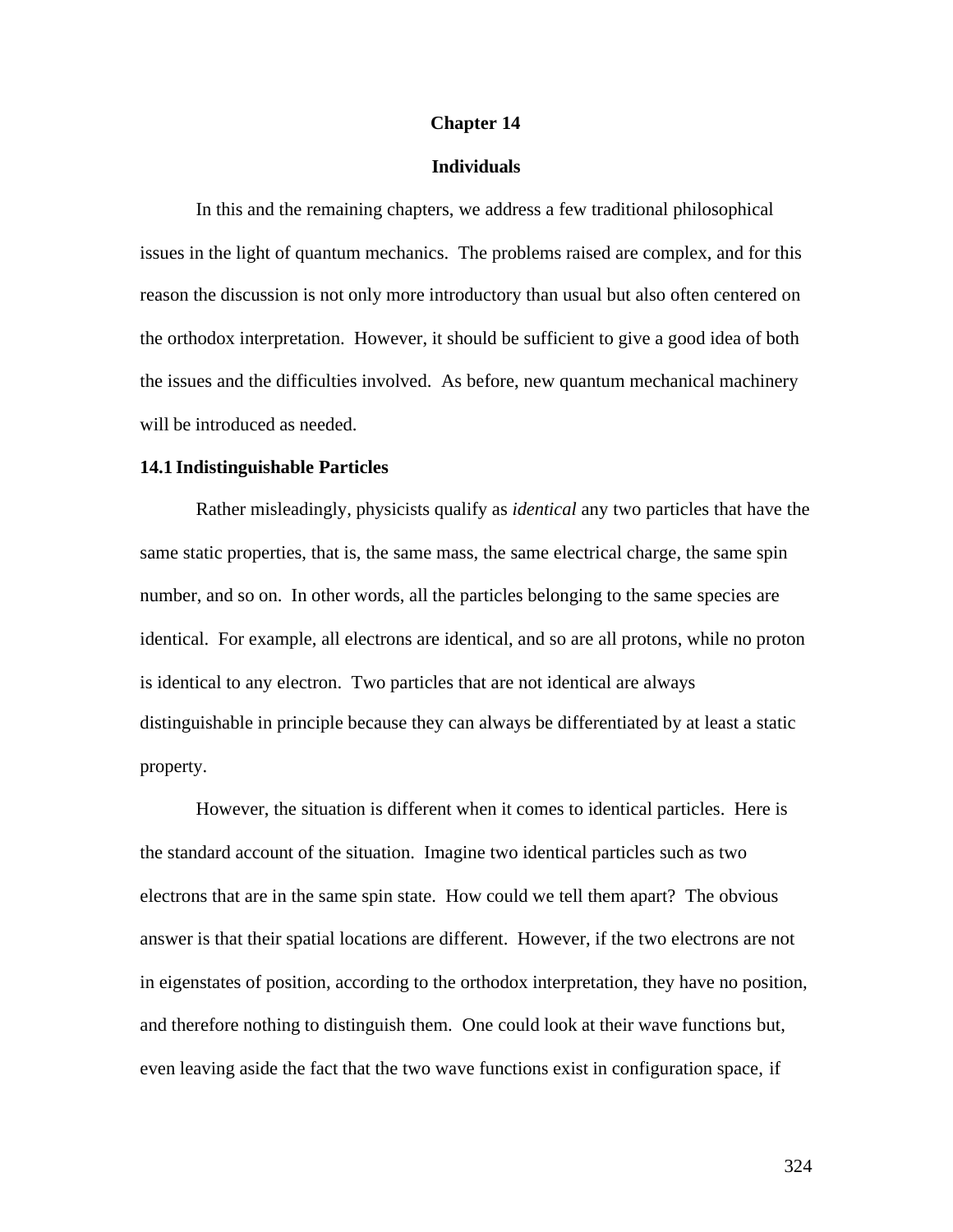these overlap and we observe a particle in the overlap area, as it were, then we cannot tell which of the two electrons we have observed. In short, the two electrons are not only identical, but also in principle *indistinguishable*: there is no experiment by which we can tell which is which. This fact, the orthodox story goes, must be reflected in the quantum mechanical formalism, as the theory is, primarily, about observations.

If two particles cannot be distinguished by any physical measurement, then any operator representing a physical quantity, when applied to the system made up of them, must remain unchanged if we switch their labels. At this point, we are faced with a problem: if the two particles are indistinguishable, on what ground do we label them? The answer is that strictly speaking we do not. Indistinguishable particles are numerically distinct. For example, if two electrons in the same spin state have overlapping wave functions, we still have two electrons, not one. Hence, if we are dealing with *n* particles, the system's representation involves *n* labels  $\mathbf{r}_1, \dots, \mathbf{r}_n$ . We do not showing what must be the case if labels are completely interchangeable. In other words, know which label refers to which particle, and in the formalism this fact is expressed by we exchange (physical) indistinguishability for (notational) label interchangeability.

To consider the switching of labels systematically, we introduce the exchange operator  $\hat{P}$  which, given any function or operator *f*, switches its arguments:

$$
\hat{P}f(\mathbf{r}_1, \mathbf{r}_2) = f(\mathbf{r}_2, \mathbf{r}_1). \tag{14.1.1}
$$

Obviously,

$$
\hat{P}^2 f(\mathbf{r}_1, \mathbf{r}_2) = \hat{P} \hat{P} f(\mathbf{r}_1, \mathbf{r}_2) = \hat{P} f(\mathbf{r}_2, \mathbf{r}_1) = f(\mathbf{r}_1, \mathbf{r}_2),
$$
\n(14.1.2)

which entails that  $\hat{P}^2$  is a unit matrix (one with ones in the main diagonal and zeros everywhere else), since it leaves its argument unchanged. This is possible only if  $\hat{P}$  is a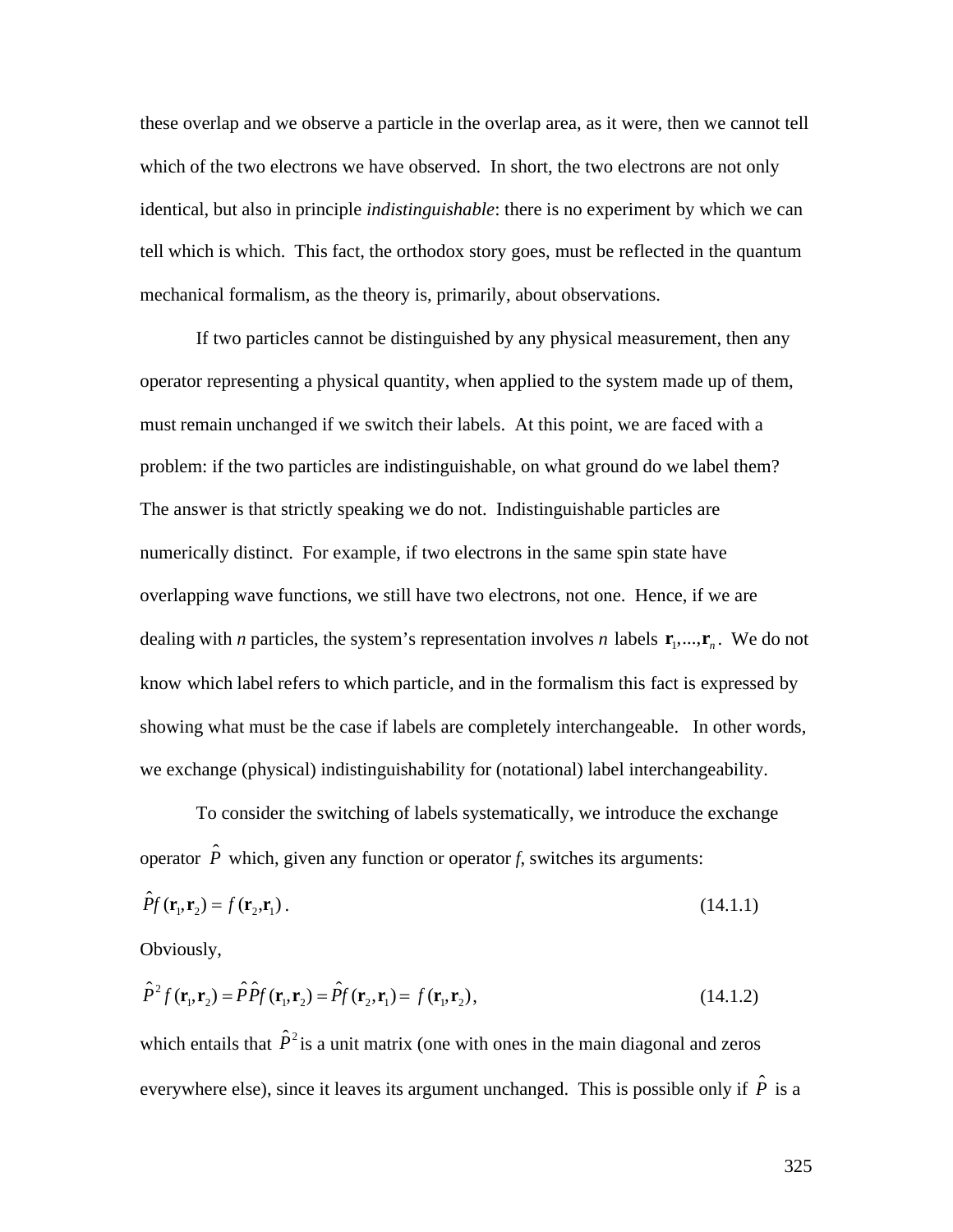matrix with all  $-1$  or all  $+1$  in the main diagonal and zeros everywhere else, which entails that for every eigenvalue  $\lambda_i$ ,  $\lambda_i = \pm 1$ . It can also be shown that  $\hat{P}$  is Hermitian.

them identically, and therefore Now, since  $\mathbf{r}_1$  and  $\mathbf{r}_2$  are interchangeable, the Hamiltonian operator will treat

$$
\hat{H}(\mathbf{r}_1, \mathbf{r}_2) = \hat{H}(\mathbf{r}_2, \mathbf{r}_1). \tag{14.1.3}
$$

Hence,

$$
\hat{P}\hat{H}(\mathbf{r}_1,\mathbf{r}_2) = \hat{H}(\mathbf{r}_2,\mathbf{r}_1) = \hat{H}(\mathbf{r}_1,\mathbf{r}_2),\tag{14.1.4}
$$

and in addition,

$$
\hat{P}\hat{H}(\mathbf{r}_1, \mathbf{r}_2)\psi(\mathbf{r}_1, \mathbf{r}_2) = \hat{H}(\mathbf{r}_2, \mathbf{r}_1)\psi(\mathbf{r}_2, \mathbf{r}_1) = \hat{H}(\mathbf{r}_1, \mathbf{r}_2)\hat{P}\psi(\mathbf{r}_1, \mathbf{r}_2).
$$
(14.1.5)

Consequently,

$$
(\hat{P}\hat{H}(\mathbf{r}_1,\mathbf{r}_2) - \hat{H}(\mathbf{r}_1,\mathbf{r}_2)\hat{P})\psi(\mathbf{r}_1,\mathbf{r}_2) = 0, \qquad (14.1.6)
$$

which entails that

$$
(\hat{P}\hat{H}(\mathbf{r}_1,\mathbf{r}_2) - \hat{H}(\mathbf{r}_1,\mathbf{r}_2)\hat{P}) = 0, \qquad (14.1.7)
$$

that is,

$$
\left[\hat{P}, \hat{H}\right] = 0\,. \tag{14.1.8}
$$

In short, the exchange and the Hamiltonian operators commute, and therefore share some eigenfunctions constituting a basis. Consequently, (14.1.8) entails that there are solutions of the (time independent) Schrödinger equation that are eigenfuctions of the exchange operator.<sup>1</sup> In other words, if  $\psi(\mathbf{r}_1, \mathbf{r}_2)$  is the state function for two particles at  $\mathbf{r}_1$  and  $\mathbf{r}_2$ , there are at least some solutions such that

<sup>&</sup>lt;sup>1</sup> The time independent Schrödinger equation is obtained by TDSE when the Hamiltonian (the energy operator) is independent of time, in other words, when the system's energy is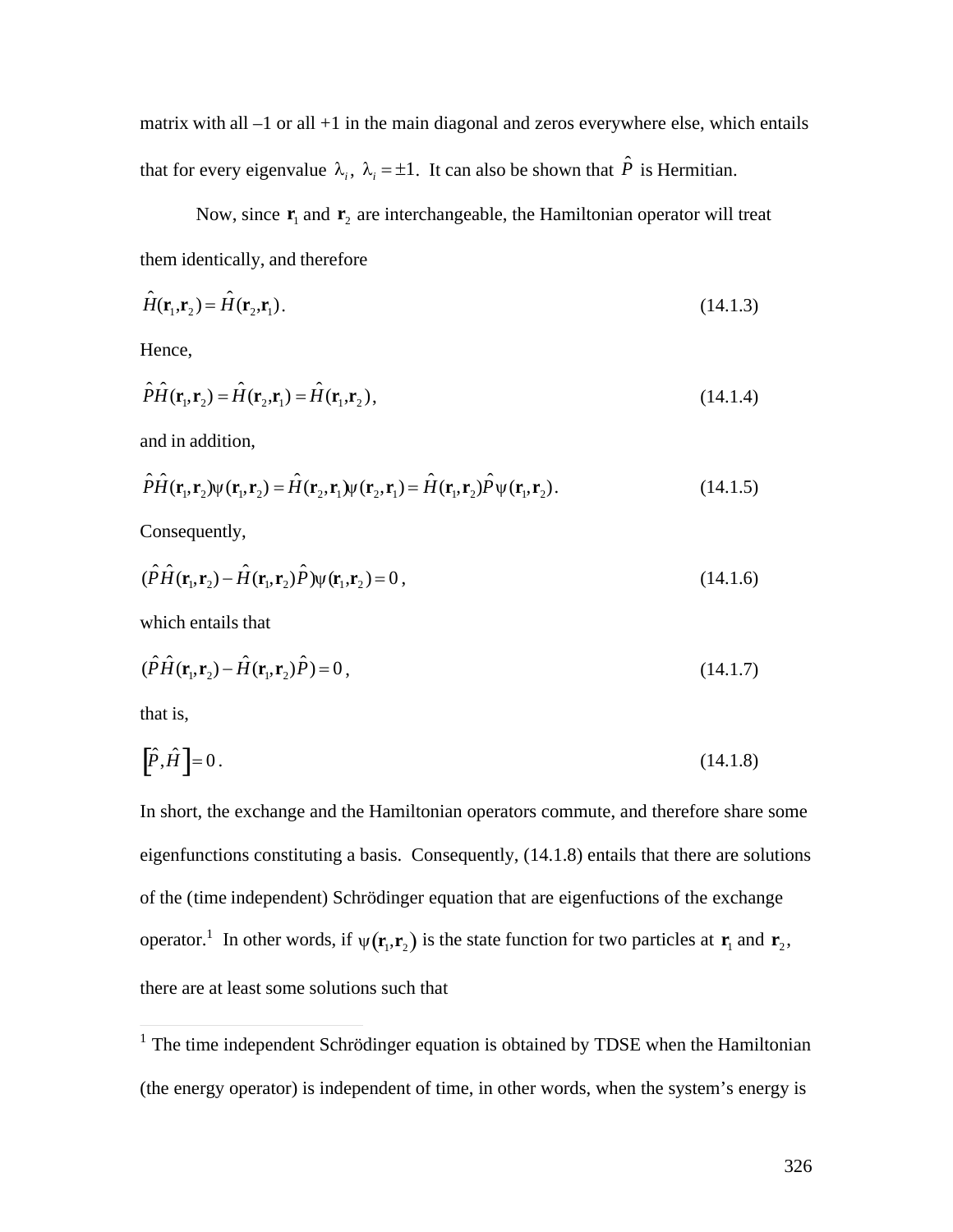$$
\hat{P}\psi(\mathbf{r}_1, \mathbf{r}_2) = \lambda \psi(\mathbf{r}_1, \mathbf{r}_2),\tag{14.1.9}
$$

so that

$$
\hat{P}\psi(\mathbf{r}_1, \mathbf{r}_2) = \pm \psi(\mathbf{r}_1, \mathbf{r}_2). \tag{14.1.10}
$$

Hence, either

$$
\psi(\mathbf{r}_2, \mathbf{r}_1) = \psi(\mathbf{r}_1, \mathbf{r}_2),\tag{14.1.11}
$$

or

 $\overline{a}$ 

$$
\psi(\mathbf{r}_2, \mathbf{r}_1) = -\psi(\mathbf{r}_1, \mathbf{r}_2). \tag{14.1.12}
$$

We now introduce a new quantum principle, the Symmetrization Postulate (SP) that we add to the list of quantum mechanical principles:

All the physically acceptable solutions to TISE for two indistinguishable particles must satisfy either (14.1.11) or (14.1.12).

Particles that satisfy (14.1.11), a symmetry requirement, are *bosons*; those satisfying (14.1.12), an anti-symmetric requirement, are *fermions*. It can be shown in relativistic quantum mechanics, and experience confirms, that all particles with an integer spin

constant, in which case the system is said to be conservative. Then, one uses

$$
-\frac{\hbar^2}{2m}\frac{d^2}{dx^2}\psi(x) + V(x)\psi(x) = E\psi(x), \text{ or } \hat{H}\psi_i = E_i\psi_i, \text{ an eigenvalue equation, where } E \text{ is}
$$

an eigenvalue of energy. The general solution to TDSE becomes

$$
\Psi(x,t)=\sum_i c_i \Psi_i(x)e^{\frac{-iE_i t}{\hbar}}.
$$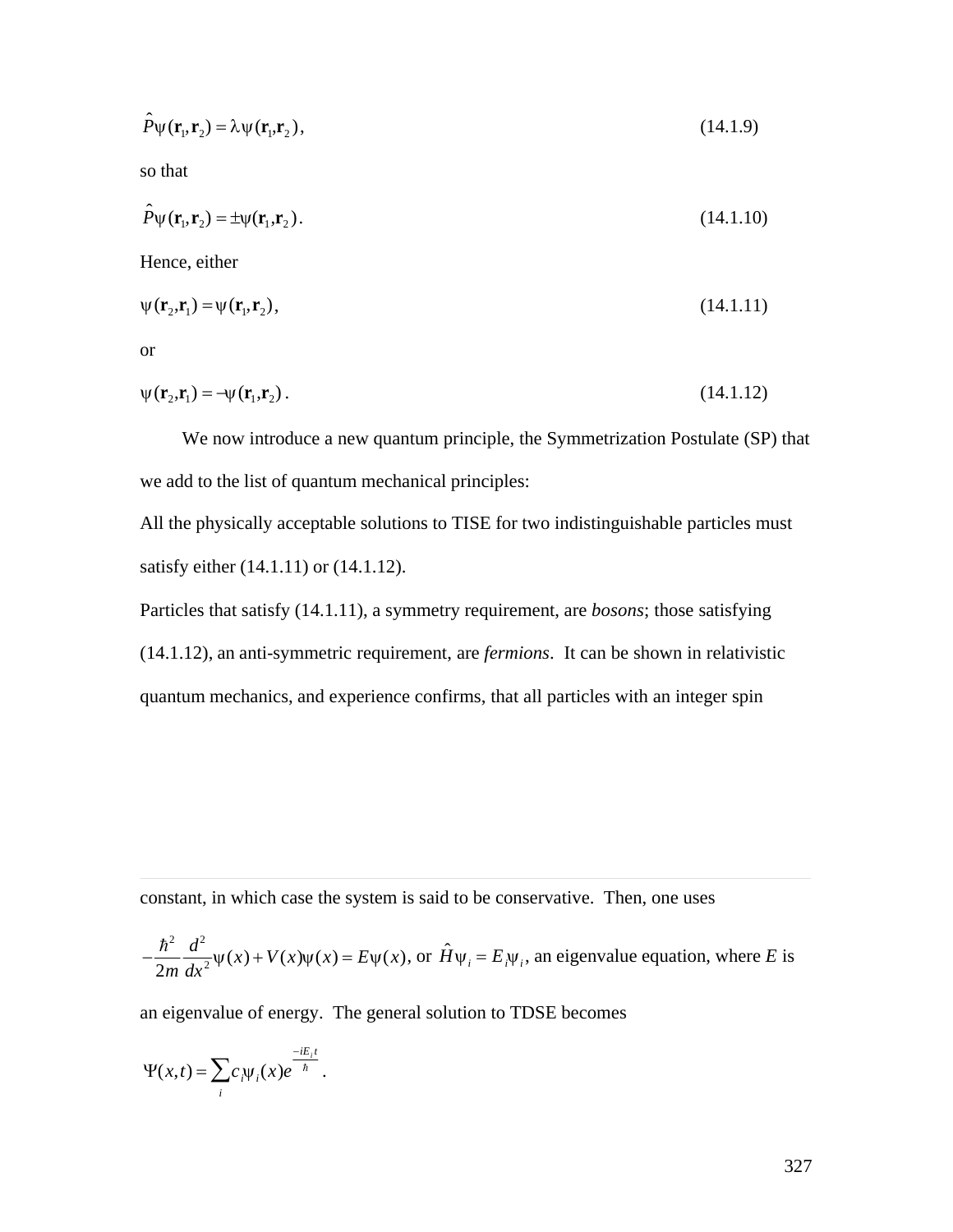quantum number are bosons and all particles with a half-integer spin quantum number are fermions.<sup>2</sup>

At this point one might object that the rationale for embarking on a derivation of SP was provided by the orthodox interpretation, and therefore SP is only as good as the orthodox story. However, this objection is misplaced. For, aside from the fact that unsound arguments can have true conclusions, it turns out that without SP one gets the wrong statistics. In particular, SP is behind the famous Pauli Exclusion Principle, without which one cannot explain the behavior of any atom more complex that hydrogen (which is the simplest of them all, one proton "orbited" by one electron). In short, SP is part of the quantum mechanical formalism. In fact, that the standard interpretation naturally leads to SP militates in its favor.

SP has remarkably bizarre consequences. The state of a system composed of two non-interacting particles is *factorizable*, that is, it is just the product of the states of the two particles:

$$
\psi(\mathbf{r}_1, \mathbf{r}_2) = \chi(\mathbf{r}_1)\varphi(\mathbf{r}_2). \tag{14.1.13}
$$

If we switch the two particles, we obtain

$$
\psi(\mathbf{r}_2, \mathbf{r}_1) = \chi(\mathbf{r}_2)\varphi(\mathbf{r}_1). \tag{14.1.14}
$$

<sup>&</sup>lt;sup>2</sup> So, for example, electrons, protons, neutrons, neutrinos (all spin 1/2), and deltas (spin <sup>2</sup> 3/2) are fermions, while pions (spin 0), deuterons (spin 1), and gravitons (spin 2) are bosons. In addition, if the number of fermions in a composite particle is odd, then it is a fermion; otherwise, it is a boson. For example, the Hydrogen atom is made of two fermions, a proton and an electron. Hence, it is a boson. By contrast, Deuterium, an isotope of Hydrogen with an extra neutron, is a fermion.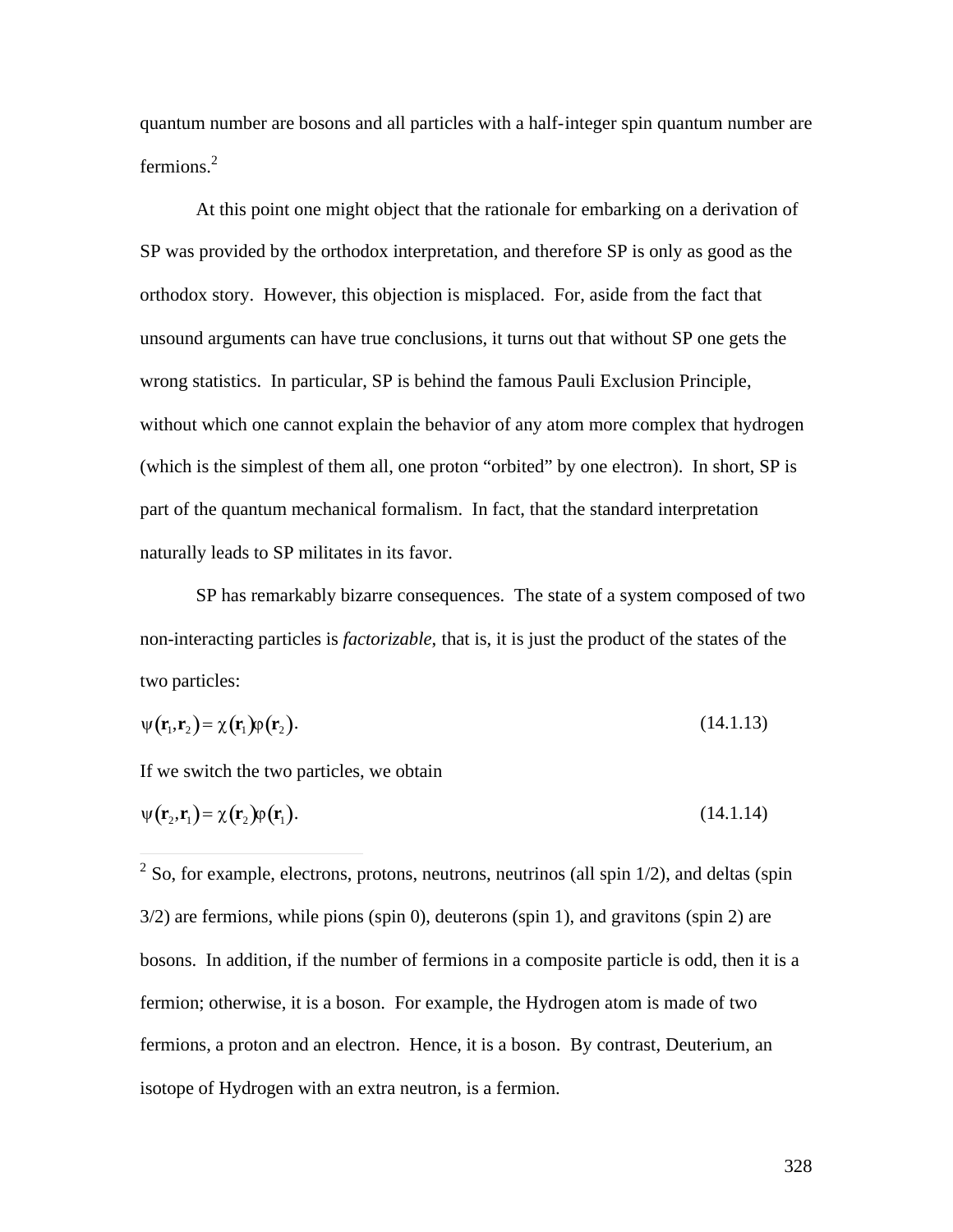If the two particles are distinguishable, then (14.1.13) and (14.1.14) express *two* states. To be sure, if the two particles have the same mass, then the two states have the same value, but they are still two.

However, if the two particles are indistinguishable bosons or fermions, then things are different because both (14.1.13) and (14.1.14) must obey SP, that is, satisfy (14.1.11) or (14.1.12). Consequently, (14.1.13) takes the form

$$
\psi(\mathbf{r}_1, \mathbf{r}_2) = \chi(\mathbf{r}_1)\phi(\mathbf{r}_2) \pm \chi(\mathbf{r}_2)\phi(\mathbf{r}_1)
$$
\n(14.1.15)

and (14.1.14) takes the form

$$
\psi(\mathbf{r}_2, \mathbf{r}_1) = \chi(\mathbf{r}_2)\varphi(\mathbf{r}_1) \pm \chi(\mathbf{r}_1)\varphi(\mathbf{r}_2), \tag{14.1.16}
$$

both of which treat the two particles identically by leaving undecided which particle is in which state. When  $(14.1.15)$  and  $(14.1.16)$  satisfy  $(14.1.11)$ , they are identical, and therefore express the same physical state. When they satisfy (14.1.12), they differ by the factor –1. However, two state functions differing by a mere factor express the *very same* physical state. In short, (14.1.15) and (14.1.16) express not two physical states but *one*. Consequently, (14.1.13) and (14.1.14) express the very same physical state as well.

If the two particles are indistinguishable fermions, then (14.1.13) and (14.1.14) must satisfy the anti-symmetry requirement (14.1.12), and therefore

$$
\psi_{-}(\mathbf{r}_{1},\mathbf{r}_{2}) = \chi(\mathbf{r}_{1})\varphi(\mathbf{r}_{2}) - \varphi(\mathbf{r}_{1})\chi(\mathbf{r}_{2}).
$$
\n(14.1.17)

If  $\chi = \varphi$ , then  $\psi_{-}(\mathbf{r}_1, \mathbf{r}_2) = 0$ , and the state function vanishes, which entails that it cannot be normalized and therefore does not represent a physical state. Hence, it must be the case that  $\chi \neq \varphi$ . The point can be generalized into the *Pauli Exclusion Principle:* no two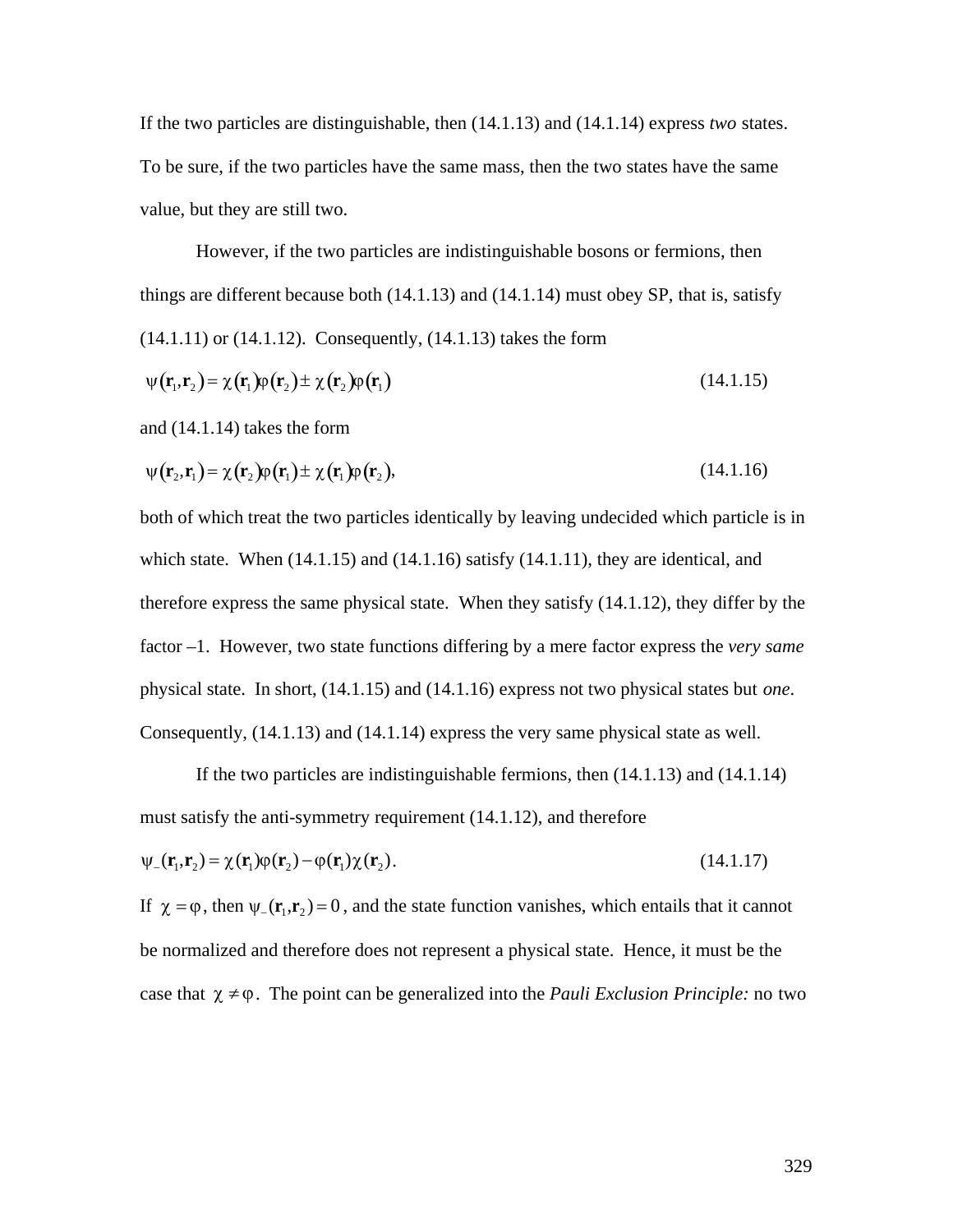indistinguishable fermions can be in the same state.<sup>3</sup> If the two particles are indistinguishable bosons, then

$$
\psi_{+}(\mathbf{r}_{1},\mathbf{r}_{2}) = \chi(\mathbf{r}_{1})\phi(\mathbf{r}_{2}) + \phi(\mathbf{r}_{1})\chi(\mathbf{r}_{2}), \qquad (14.1.18)
$$

which satisfies (14.1.11). In this case, nothing remarkable happens.

It can be shown that SP entails that on average two indistinguishable bosons (fermions) are closer together (farther apart) than two distinguishable particles in the same states. In other words, all indistinguishable fermions behave as if there were a repulsive force among them, and all indistinguishable bosons as if there were an attractive force among them.<sup>4</sup> This, of course, generates a problem: if the wave functions of all identical bosons must satisfy the symmetrization requirement, then no boson can be studied without first considering its relation to all the other identical bosons in the

<sup>3</sup> More precisely, each single particle state may be used only once in constructing products whose linear combination makes up the state function of the compounded system. Note that the principle does not apply to bosons. Pauli came up with the principle in 1925, a few months before the development of the Heisenberg-Schrödinger version of quantum mechanics, in order to account for the electronic structure of atoms within Bohr's theory.

<sup>4</sup> These are the so-called exchange forces. Typically, they are not taken to be real forces but manifestations of geometrical properties of the wave functions. For a discussion of the disadvantages of this notion (for example, two electrons in a singlet state, which is anti-symmetric, behave like two spinless bosons, that is, they 'attract' each other), see (Mullin, W. J., and Blaylock, G., (2003)).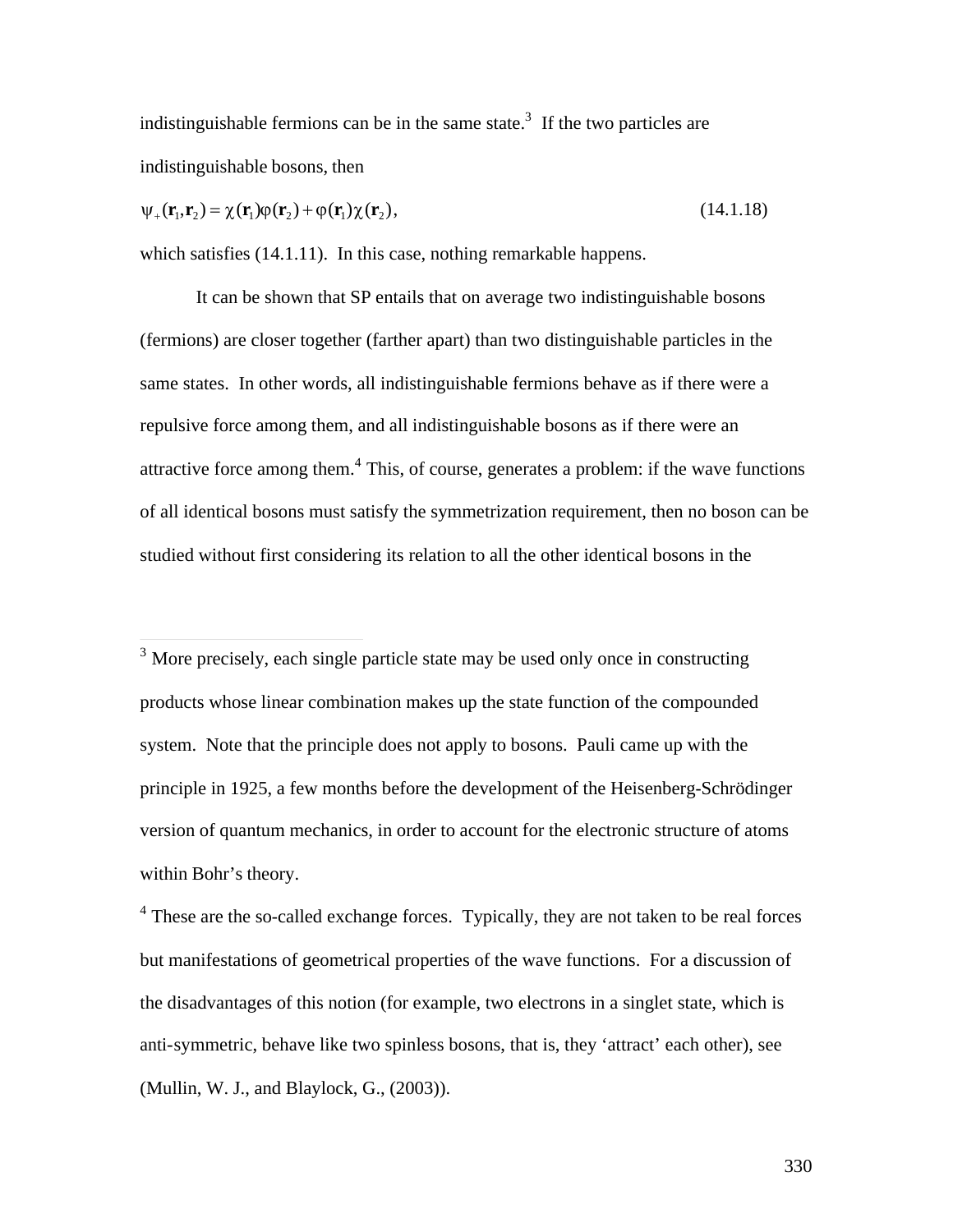universe. The same is true for identical fermions, linked by the anti-symmetrization requirement.

Fortunately, however, things are not as bad as they seem. The quantity by which on average two indistinguishable bosons (fermions) are closer together (farther apart) than two distinguishable particles depends on how much their two wave functions overlap. Hence, if the two particles are sufficiently far apart, their wave functions do not overlap (or just about), and consequently they can be treated as if they were distinguishable. For example, in an atom, the electrons occupying the same shell (that is, having the same energy and therefore occupying the same region of space around the nucleus) are sufficiently close for indistinguishability to appear. More generally, in atoms and molecules SP must be taken into account. However, as soon as the distances surpass several angstroms, SP can be safely ignored. One could say that crowding is a necessary condition for the indistinguishability of identical particles.

#### **14.2 Statistical Quantum Mechanics**

Consider an isolated system constituted by a large number *N* of particles, for example a certain amount of gas, and suppose that we know its *macrostate*, for example, its energy *E* and volume *V* (both of which remain unchanged because the system is isolated). The fundamental goal of statistical physics is to obtain other macroscopic properties of the system by appealing to an assumed microscopic model of the system. Of course, since  $N \approx 10^{24}$ , it is impossible for us to know the precise state of every † Fortunately, it turns out that the macroscopic features of a system do not depend on the particle (the *microstate* of the system), and therefore we have to use statistical methods.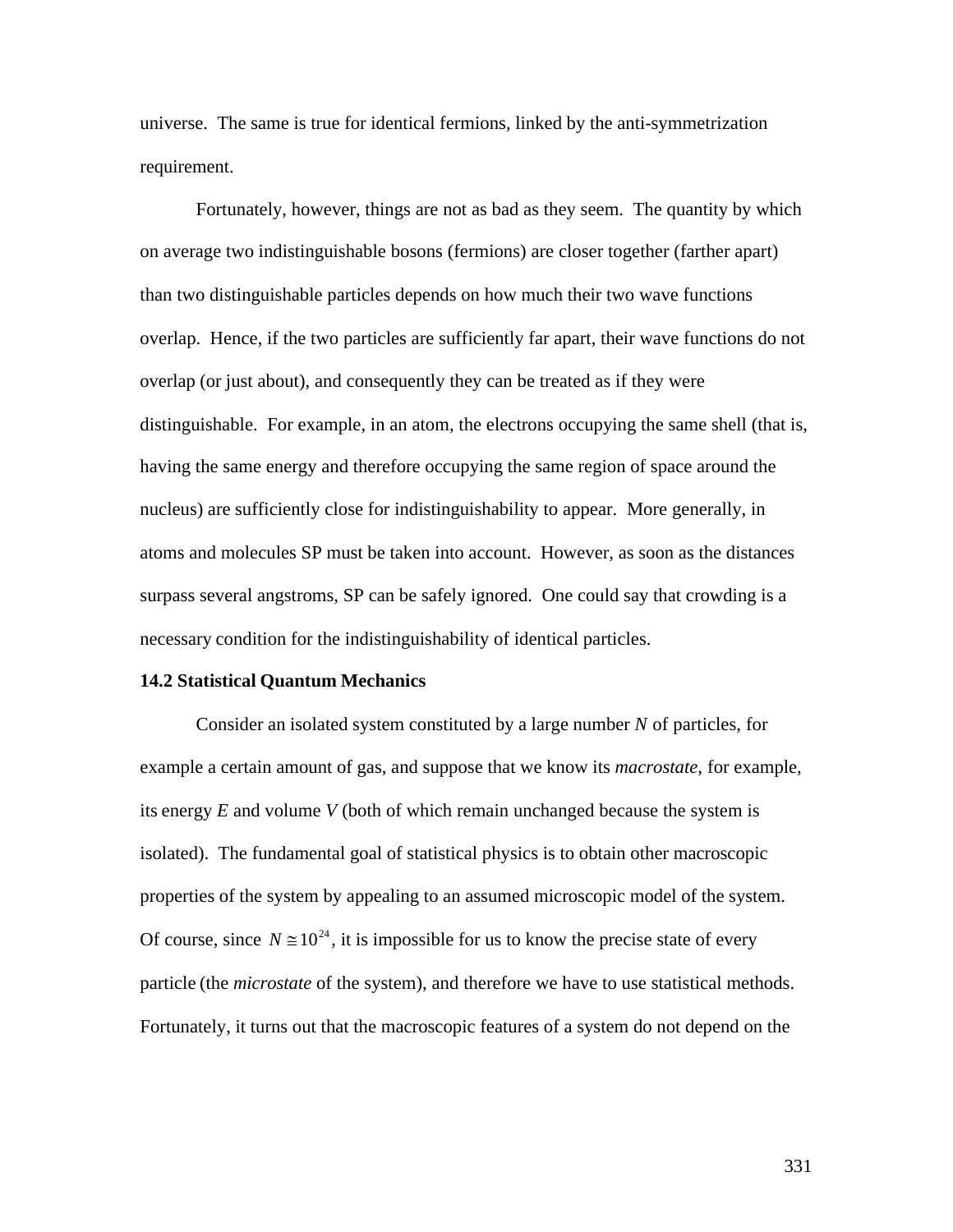state of each particle, but on their average behavior. For example, the temperature of a gas is given by the average kinetic energy of its molecules.

Typically, for every macrostate there will be a very large number of microstates. While a macrostate gives a description of the system bereft of all details, and a microstate provides a detailed description, a *distribution* gives a description with only some detail. For example, imagine a system made up of men, an army, say. Then, providing the average height of the men is analogous to providing the macrostate (no detail at all); providing the height of each man is analogous to providing the microstate (as much detail as possible); saying how many men are 1.6*m*, how many 1.7*m*, and so on, without saying how tall each man is, is analogous to providing a distribution. Typically, for every distribution there will be a number of microstates.

The basic assumption of statistical physics is that all the accessible microstates with the same energy are equally probable.<sup>5</sup> This assumption is crucial in determining the probability of each energy distribution among the *N* particles, for that probability will be the number of microstates associated with that distribution divided by the total number of microstates.<sup>6</sup> Consequently, how microstates are counted is of crucial importance. It turns out that the counting is very different depending on whether the particles are

 $6$  Since *N* is so large, the most probable distribution turns out to be overwhelmingly probable, so that we can be practically certain that it is the one describing the system.

<sup>&</sup>lt;sup>5</sup> Obviously, a microstate that cannot come about by any physical process (is not accessible) has no probability of obtaining even if it has the same energy as the others. For example, if the system is in a symmetrical state, it cannot transition to a nonsymmetrical one.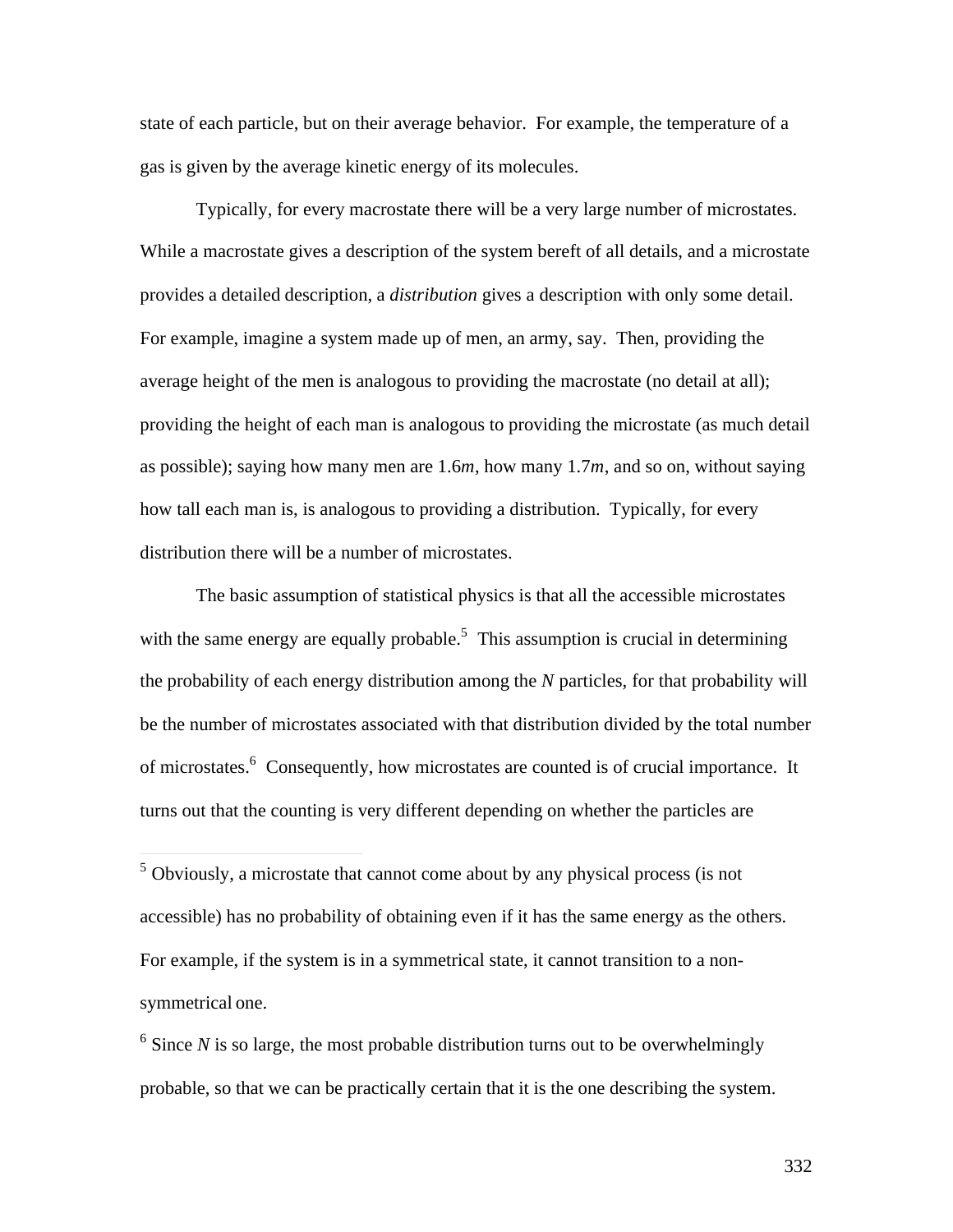distinguishable, bosons, or fermions. The details of statistical physics can be complex; fortunately, we need not tackle them. Instead, we are going to consider a completely unrealistic example that will however clarify the basic ideas.

### EXAMPLE 14.2.1

Consider a system with energy  $E = 3$  (this is the macrostate) made up of three have  $E = 0,1,2,3$ . Let us designate each microstate by three numbers, the leftmost of distinguishable particles, labeled the first, the second, and the third, each of which can rightmost that of the third particle. For example, (2,1,0) says that the first particle has which gives the energy of the first particle, the middle that of the second particle, and the energy 2; the second energy 1, and the third energy 0. Obviously, to the macrostate  $E = 3$  there correspond 10 equiprobable microstates, to wit,  $(3,0,0)$ ;  $(2,1,0)$ ;  $(2,0,1)$ ;  $(1,2,0)$ ;  $(1,0,2)$ ;  $(1,1,1)$ ;  $(0,3,0)$ ;  $(0,0,3)$ ;  $(0,2,1)$ ;  $(0,1,2)$ . By simple inspection, we notice that there are only three possible distributions.<sup>7</sup> In the first, one particle has energy 3 and two energy 0; three microstates,  $(3,0,0)$ ,  $(0,3,0)$ , and  $(0,0,3)$ , correspond to this distribution. In the second, one particle has energy 0, one has energy 1, and one energy 2; six microstates,  $(2,1,0)$ ,  $(2,0,1)$ ,  $(1,2,0)$ ,  $(1,0,2)$ ,  $(0,2,1)$ , and  $(0,1,2)$ , correspond to it. In the third, all three particles have energy 1; only one microstate,  $(1,1,1)$ , corresponds to it. Since by hypothesis all the microstates are equiprobable, the probability that the first

 $\frac{7}{7}$  Actually, we are going in reverse, as it were. In real cases, it is impossible to provide the microstates, whose number is about  $N<sup>N</sup>$ . Hence, first, one provides the distributions, and † corresponding to each distribution. However, the main point is unaffected by our then one uses mathematical procedures to obtain the number of microstates procedure.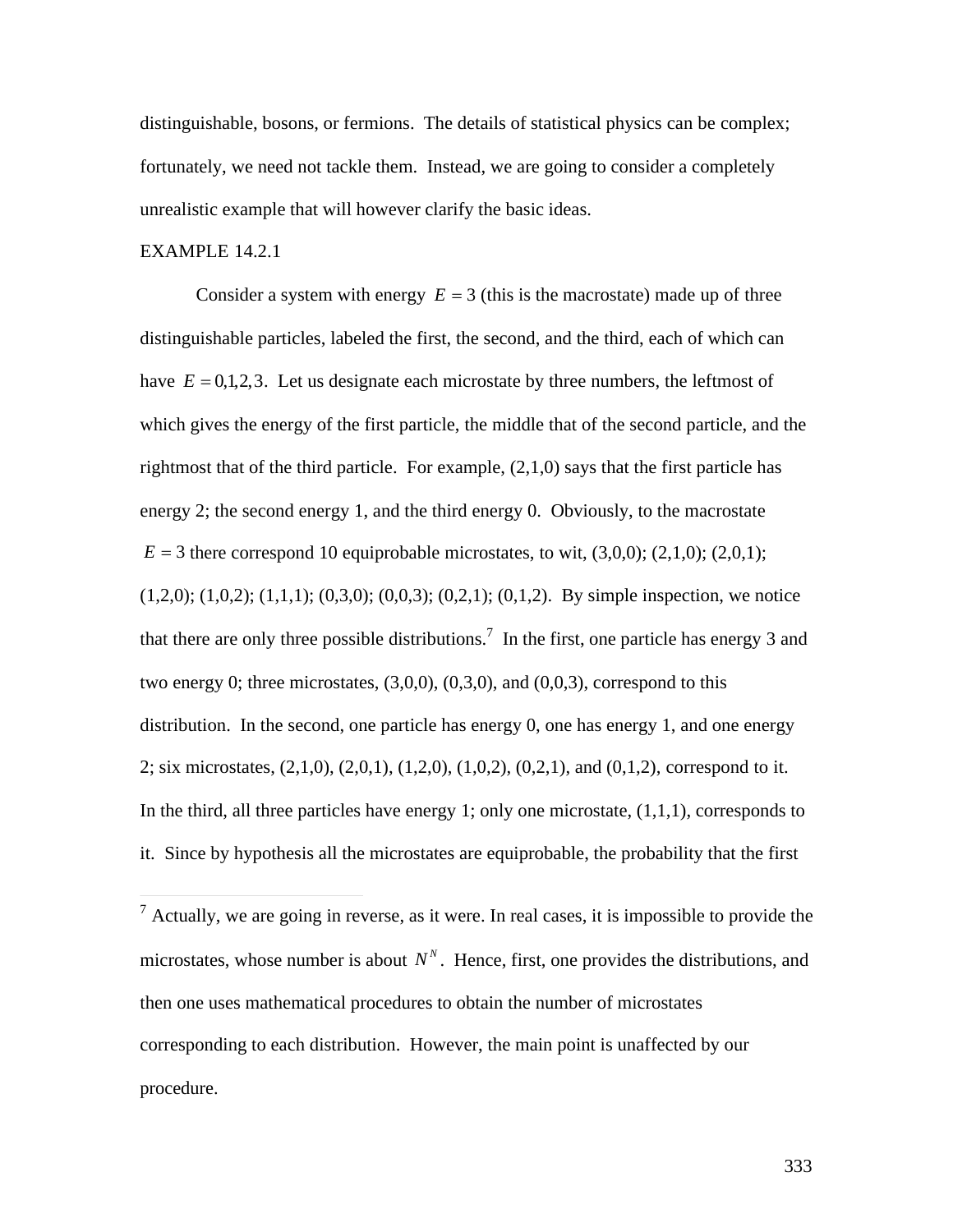distribution occurs is 3/10; the probability that the second occurs is 3/5, and the probability that the third occurs is 1/10.

However, if the particles are indistinguishable, things are different because *the very counting* of the microstates changes in that all microstates that are transpositions of one another are counted as one. So, if the particles are indistinguishable bosons, the first, second, and third distributions are each associated with only one microstate, and therefore each has probability 1/3 of occurring. If the particles are indistinguishable fermions, in addition, the first and the third distributions are impossible because they break the Exclusion Principle, and therefore the only possible distribution is the second one, which is certain to occur. So, the statistics involving distinguishable particles, bosons, and fermions are different. That associated with distinguishable particles is the *Maxwell-Boltzmann* statistics; that associated with bosons is the *Bose-Einstein* statistics; that associated with fermions is the *Fermi-Dirac* statistics.

#### **14.3 Identity**

The treatment of identical particles in quantum mechanics raises interesting issues concerning their individual identity. However, before we discuss identity, we need to settle some terminological matters because physicists and philosophers do not use the term "identical" in the same way. We have followed physicists in saying that two particles are identical just in case they belong to the same species. For example, any two electrons are identical in this sense, while an electron and a proton are not. However, we shall follow philosophers in saying that two things are *numerically identical* when they are in fact the same thing. For example, George Washington and the first president of the US are numerically identical (they are the very same person). Similarly, the Morning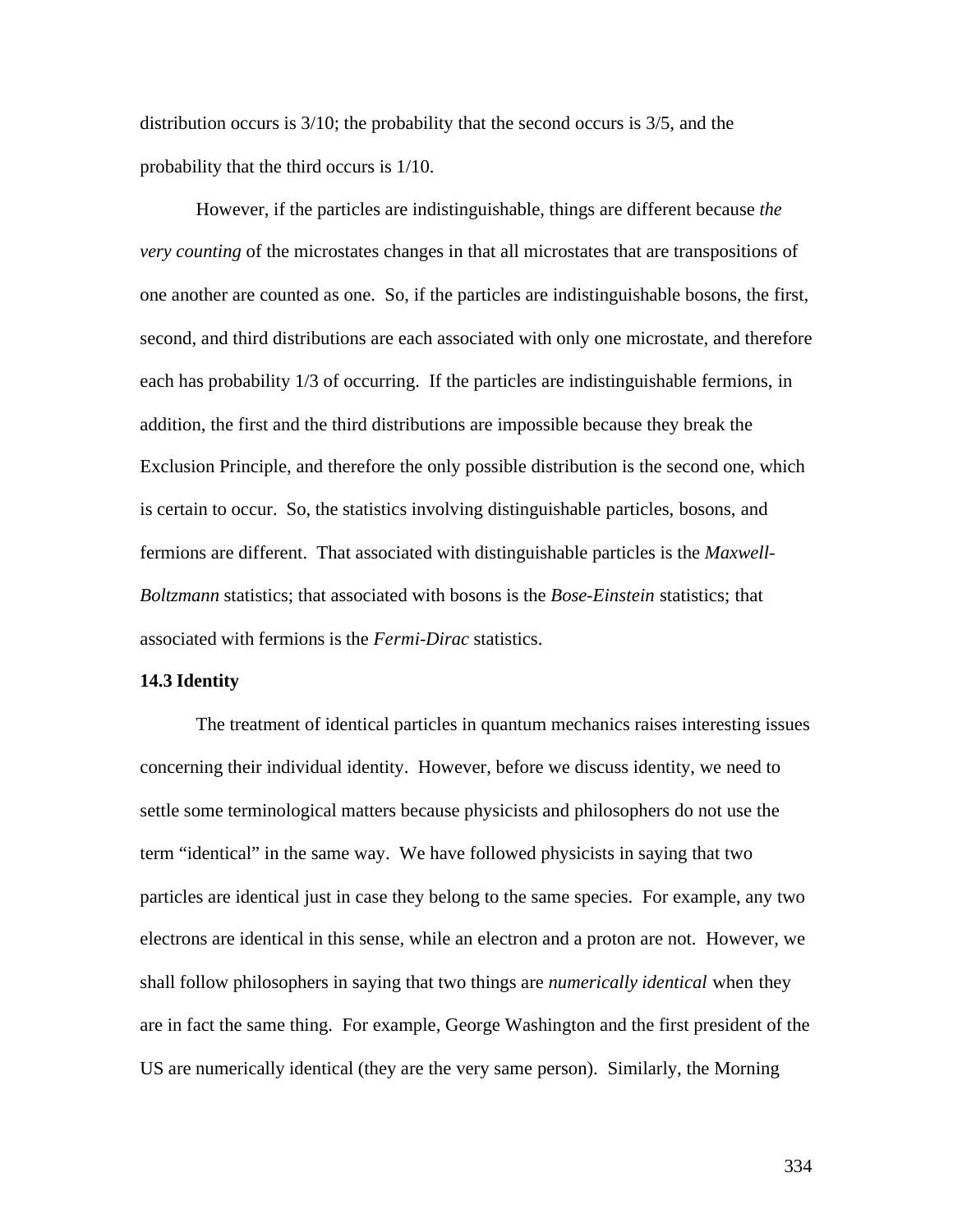Star and the Evening Star are the very same celestial body, namely, Venus. Two things are *qualitatively identical* just in case they have exactly the same properties. Of course, what qualitative identity amounts to depends on what view one has of qualities. However, as a possible illustration, imagine two balls that are exactly alike in all their physical characteristics, or two classical material particles with the same mass and velocity. The relation between numerical and qualitative identity is controversial, for while the former entails the latter (at any given time, a thing is certainly qualitatively identical with itself), whether the converse holds is unclear at best, since the idea of two qualitatively identical things seems self-consistent.

As we saw, the statistics of indistinguishable and distinguishable particles are different because combinations resulting from the mere permutation of indistinguishable particles are not numerically identical: two of them, if one may say so, are counted as one. We are then faced with a disconcerting situation. On the one hand, indistinguishable quantum particles are numerically distinct. On the other hand, switching indistinguishable particles around makes no difference not only physically, but also in terms of the number of combinations (arrangements) in the sense that mere permutation creates no *new* particle arrangement. It is this very last feature that is a real affront to common sense. That indistinguishable and presumably, at least in the standard interpretation, qualitatively identical particles can be (ideally) switched around (made to change roles, as it were) without any observational consequence is not surprising and compatible with classical intuitions. But that two arrangements differing only in the permutation of indistinguishable particles should count not as two but as one, is very hard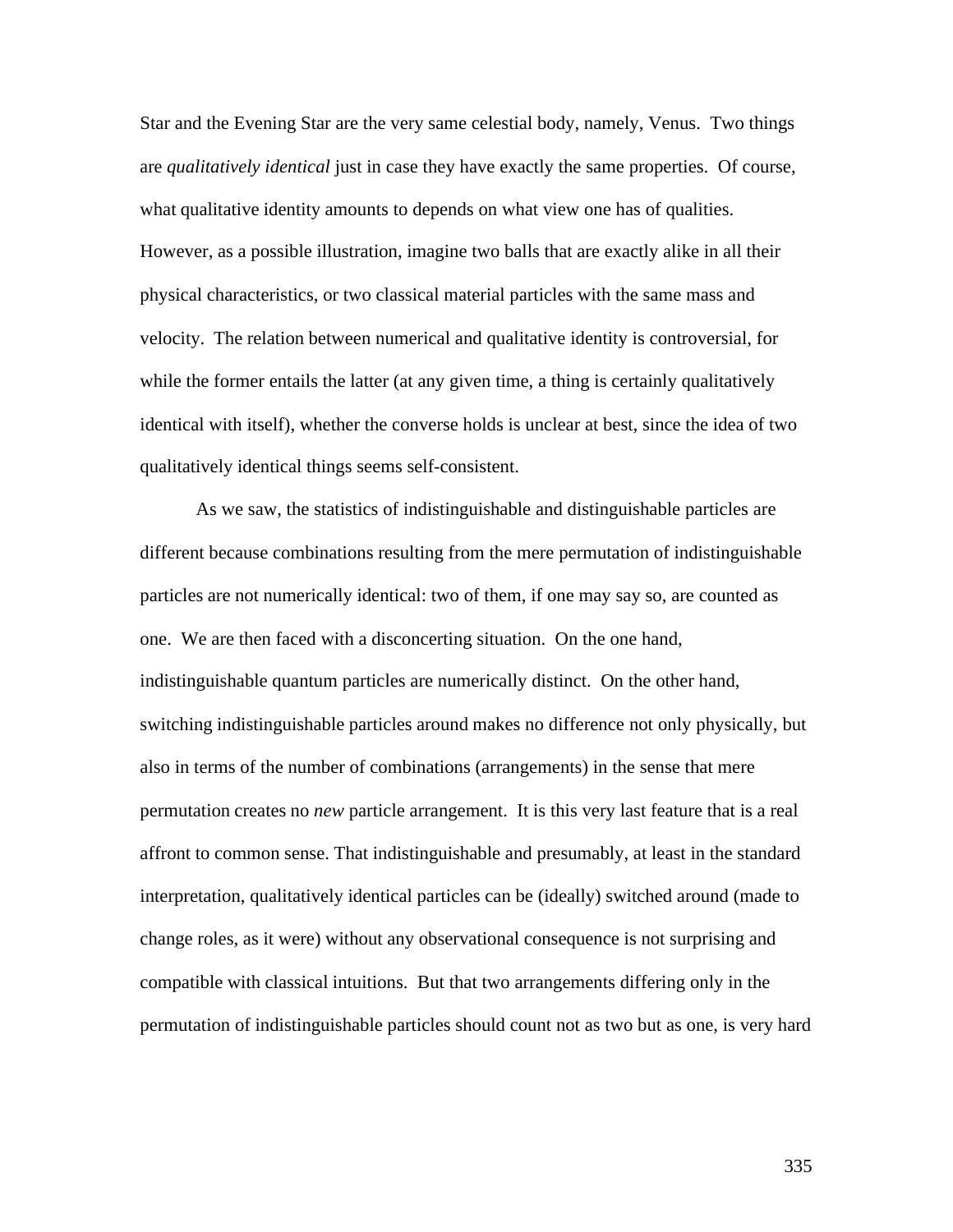to swallow. It is as if with two quantum coins, so to speak, there were only one way of getting a tails-heads outcome instead of two.

The conclusion drawn by the founders of quantum mechanics was that quantum particles are not individuals.<sup>8</sup> Radical as this position is, one can see the reason for it. Counting is more basic than physics, and if two particles are individuals, permuting them must give rise to two arrangements, not one. Since assuming two combinations disagrees with experimental evidence, the two particles must not be individuals. The idea has recently been developed formally by constructing logical theories in which identity, while defined for macroscopic objects, is not defined for quantum particles. However, what concerns us here is not a study of such systems, but an understanding of what is involved in saying that a quantum particle is not an individual. Of course, this depends on what one takes to constitute individuality, and for this we need some philosophy.<sup>9</sup>

#### **14.4 Individuals**

We are all familiar with individuals in our everyday lives: Peter, the chair one sits on, one's computer, the flower in the pot, are all individuals. Among the many questions that may be asked about them, two stand out. First, what makes an individual an individual? Second, what are the criteria that allow us to determine that something is an individual? Clearly, the two questions are different: the first is ontological, the second

 8 For a clear statement, see Schrödinger, E., (1984**)**.

<sup>&</sup>lt;sup>9</sup> For a comparison of two different logical systems dealing with quantum objects, see Dalla Chiara, M. L., Giuntini, R., Krause, D., (1998). For an exhaustive survey of various views on identity, see Gracia, J. E., (1988). Unfortunately, Gracia's excellent book does not cover quantum mechanical issues.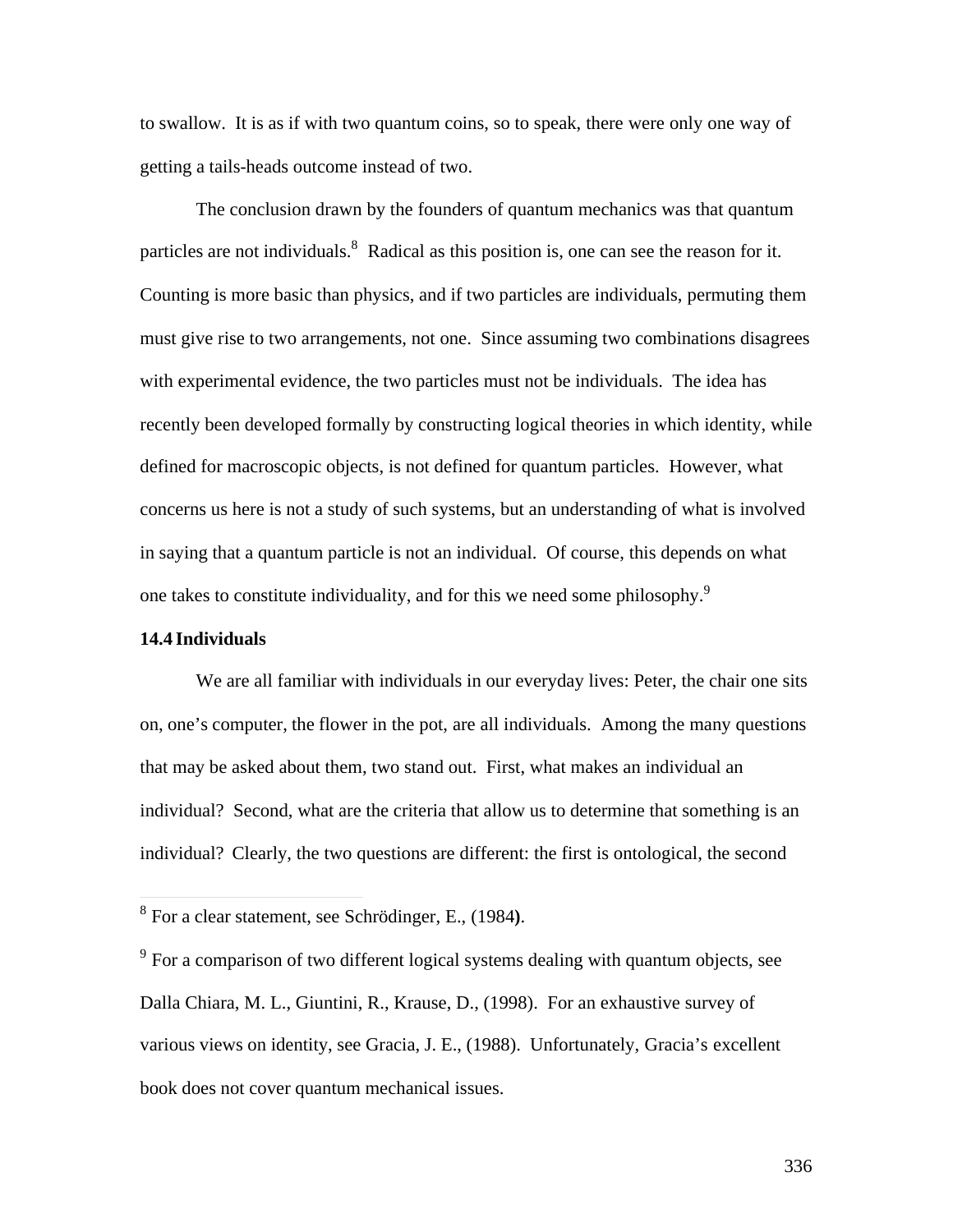epistemological. Consequently, the answers to them may well be different, since the criteria for something need not be constitutive of it. However, minimally, successful criteria must be properly related to what they are criteria of. For example, wine labels are not constitutive of their wines. Labels saying "Barolo" do not make the wine they label the real thing, otherwise there would be no room for fraud. However, they are properly related (if they are good and honest labels) to the content of their bottles. That is, they label only those bottle whose contents come from such and such vineyard, were aged in such and such barrels, and so on. In addition, at times criteria are constitutive of the thing; after all, that a wine comes from such and such a vineyard, and so on, is what makes a certain wine Barolo, and is also a criterion for it. Consequently, a reasonable way to begin to answer the ontological question is to consider how we address the epistemological one.

Typically, we determine that something is an individual by noticing that it is somehow different from other things. For example, we may claim that Peter is an individual because he has some feature that distinguishes him from Paul, Mary, and whatever else. Perhaps, Peter has a snub nose and Paul an aquiline nose, and so on. If we are optimists, we may hope that in this case the criterion is constitutive, and make the general ontological claim that an individual is something that is different, in ways to be specified, from anything else. In other words, being appropriately different is a necessary and sufficient condition for being an individual. Since appropriate difference entails numerical difference (at any given time, different things are not one), an individual is numerically distinct from anything else: if Peter and Paul are individuals, they are different from each other, and therefore they are two and not one. Note that such a claim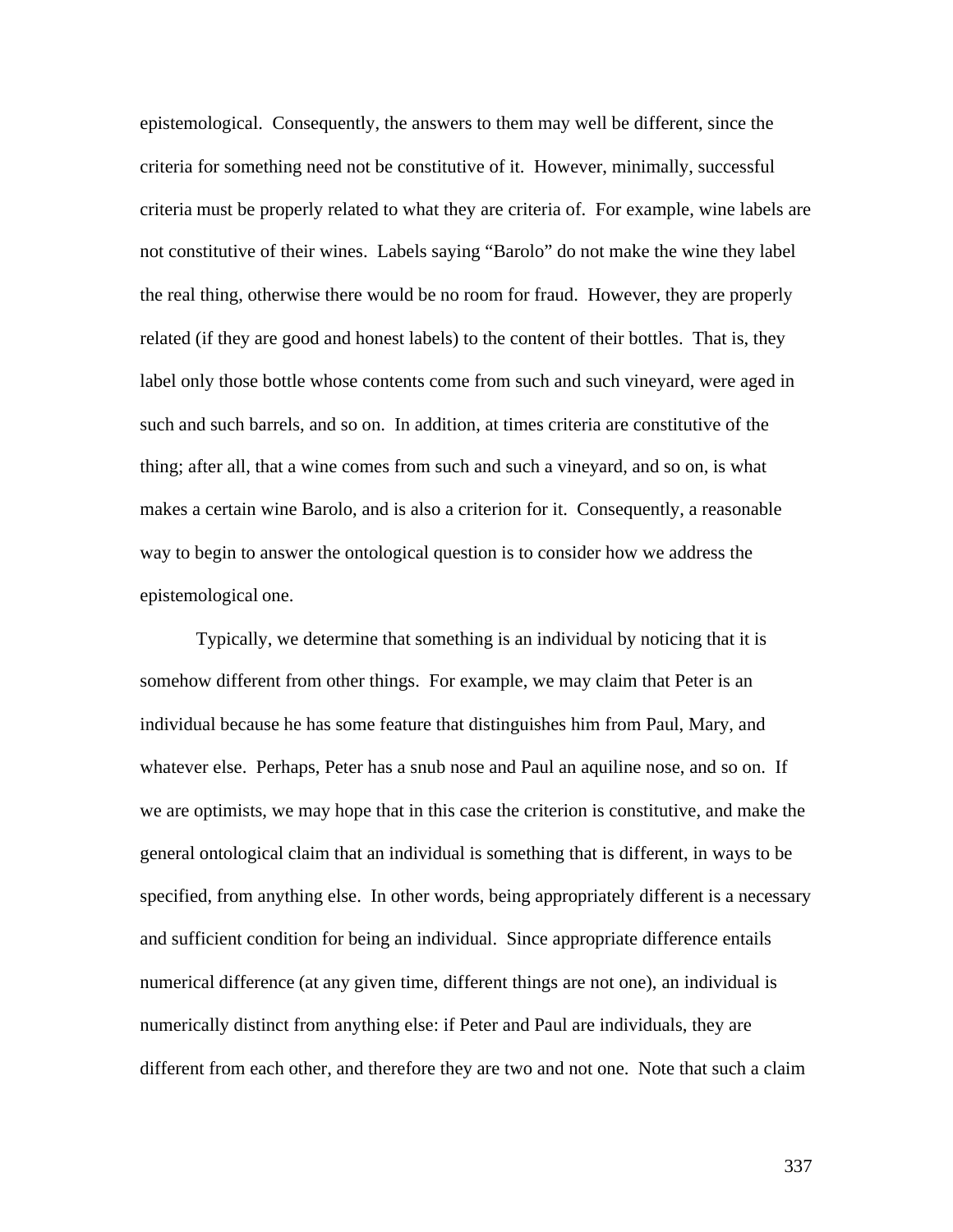does not entail the converse, namely that if two things are numerically distinct then they are two individuals. In other words, the view that being appropriately different is being an individual entails that individuals are numerically distinct but is compatible with the view that some numerically distinct items are not individuals.

An obvious candidate for differentiating individuals is properties, as the previous example shows. If we denote qualitative difference with "QD", numerical difference with "ND", and individuality with "I", the following relations obtain:

$$
QD \leftrightarrow I,\tag{14.4.1}
$$

$$
QD \to ND,\tag{14.4.2}
$$

and therefore

$$
I \to N D^{10} \tag{14.4.3}
$$

If we want to parlay this into the orthodox interpretation, we must keep in mind EE. At any given time, any particle in a unique eigenstate is qualitatively different from other particles, and therefore an individual. Hence SP, through the Pauli Exclusion Principle, forces individuality on (all) fermions, although not on bosons. For example, the two (numerically distinct) electrons orbiting the helium nucleus must have opposite spin states, and therefore they are individuals.

As we noted before, it would seem that (14.4.1)-(14.4.3) are consistent with  $\sim (ND \rightarrow QD),$  (14.4.4)

and therefore with

 $\overline{a}$ 

$$
\sim (ND \to I). \tag{14.4.5}
$$

<sup>&</sup>lt;sup>10</sup> Here we use  $A \rightarrow B$  for 'if *A*, then *B*';  $A \leftrightarrow B$  for '*A* if and only if *B*';  $\sim A$  for 'it is not the case that *A*'.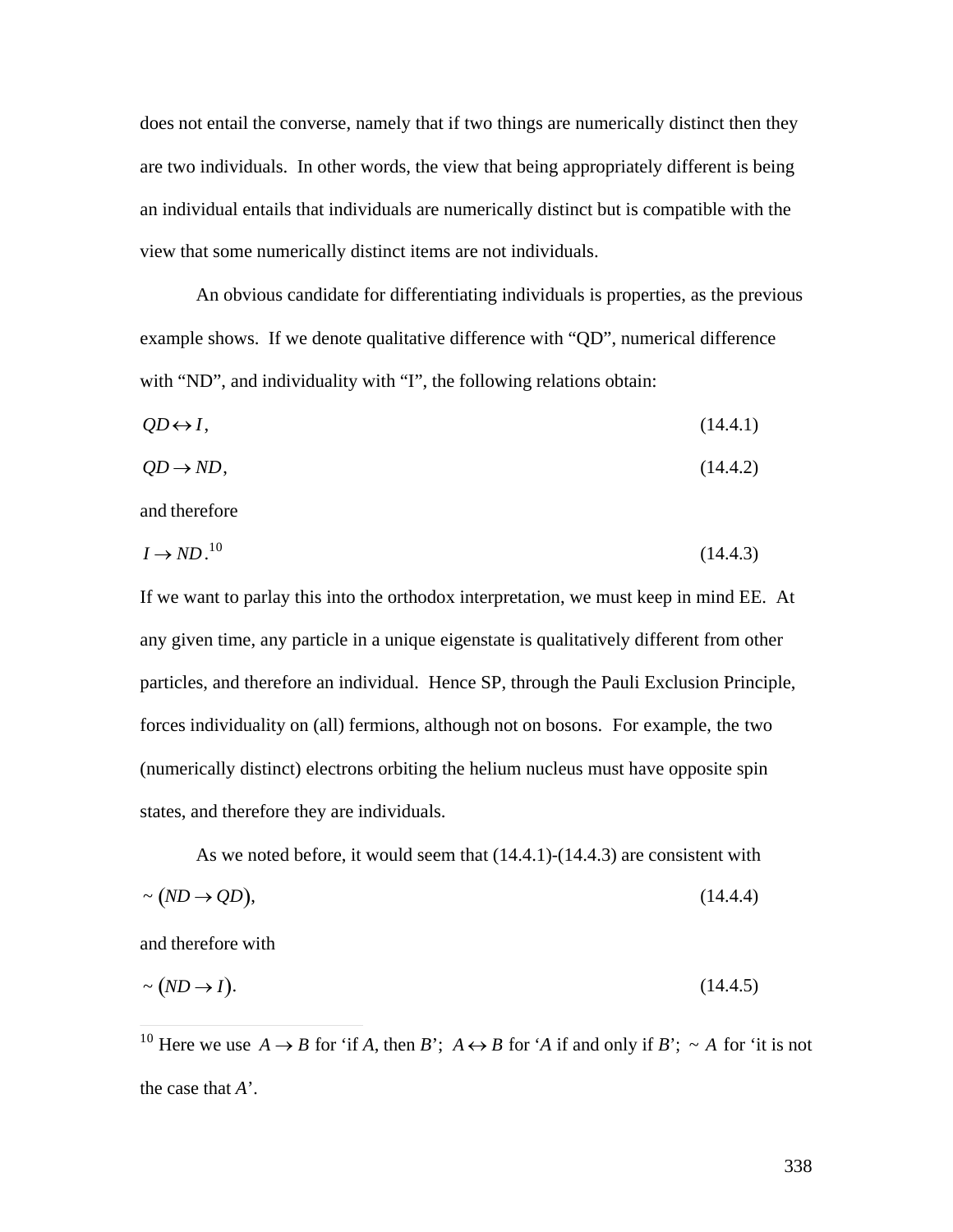In particular, the founders of quantum mechanics seem to have considered (14.4.5) established by the need to engage in non-Maxwellian statistics. At this point, one might argue that the orthodox interpretation cannot really accept (14.4.4)-(14.4.5). For, if spatio-temporal position (being at a certain place at a certain time) is a genuine property and quantum particles are impenetrable, then no two numerically different particles can occupy the same spatio-temporal location, with the result that if two particles are numerically distinct, then they are different, and therefore individuals, which amounts to negating (14.4.4) and (14.4.5). There is little doubt that quantum particles are impenetrable, as phenomena like the Compton effect are explained in terms of elastic collisions, and much of our experimental evidence about quantum particles is obtained by bombarding them head on with other particles in order to beak them into their constituents. However, the objection is misguided. If the two particles are in different position eigenstates, then EE guarantees that they have different positions, and therefore that they are qualitatively different, and hence individuals, per (14.4.1). By contrast, if they are not in eigenstates of position, then EE guarantees that they have no position at all, and therefore the property of impenetrability becomes irrelevant.

Up to now, we have considered the view that things are distinguished by their properties. However, there seems to be no a priori reason why properties should not be shareable. To be sure, we have noted that particles are impenetrable, but this property comes into play only if we consider position a genuinely intrinsic quality. But position seems to be a relational quality, as a particle has a position in relation to other particles. The problem here is that one might reject relational properties as genuine properties. So, if one believes that all real properties are shareable, that something is an individual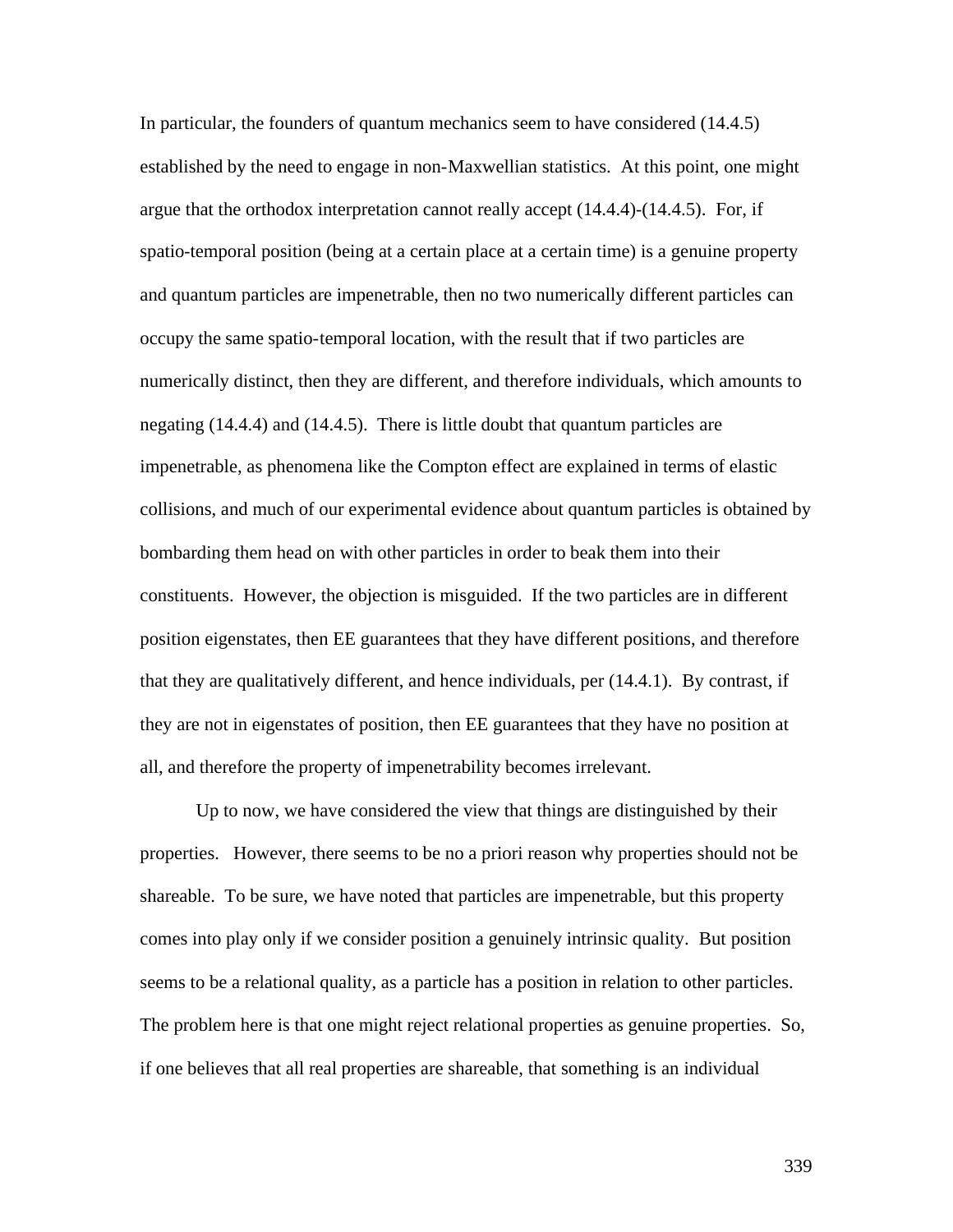because of its intrinsic features that make it different, then its individuality depends on whether another qualitatively identical thing happens to come about: it is as if one's individuality could die of competition. This is rather bizarre because it grates against one's intuition that a thing's individuality should be an intrinsic feature not dependent on anything else. If one is moved by this sort of considerations, and rejects the idea that qualitative identity entails numerical identity, then one must find the source of differentiation in something else than properties. $11$ 

A traditional candidate is some sort of primitive 'thisness' (*haecceitas*, as Duns Scotus called it) that is taken to constitute a thing's individuality. Peter and Paul could be qualitatively identical and yet they are individuals because each has a 'thisness' that makes each of them a particular. Since the notion of 'thisness' is primitive, it cannot be analyzed into simpler ones, and therefore it is perhaps bound to remain obscure, although we can certainly say that a 'thisness' is not a property and therefore it is not shareable. This last characteristic entails that numerically distinct items cannot have the same 'thisness', and consequently numerical distinction entails individual distinction. According to this view, then, an orthodox theorist could claim that indistinguishable particles are individuals simply because they are numerically distinct. <sup>12</sup>

Some have proposed other views about individuality. Individuals such as Peter and Paul are sometimes contrasted with universals such as humanity or animality. The fundamental difference between the two is that while universals can be instantiated,

 $\overline{a}$ 

 $11$  That qualitative identity entails numerical identity is embedded in the Principle of the Identity of Indiscernibles, a view most famously espoused by Leibniz.

<sup>&</sup>lt;sup>12</sup> For a different interpretation involving 'thisness', see Teller, P., (1998).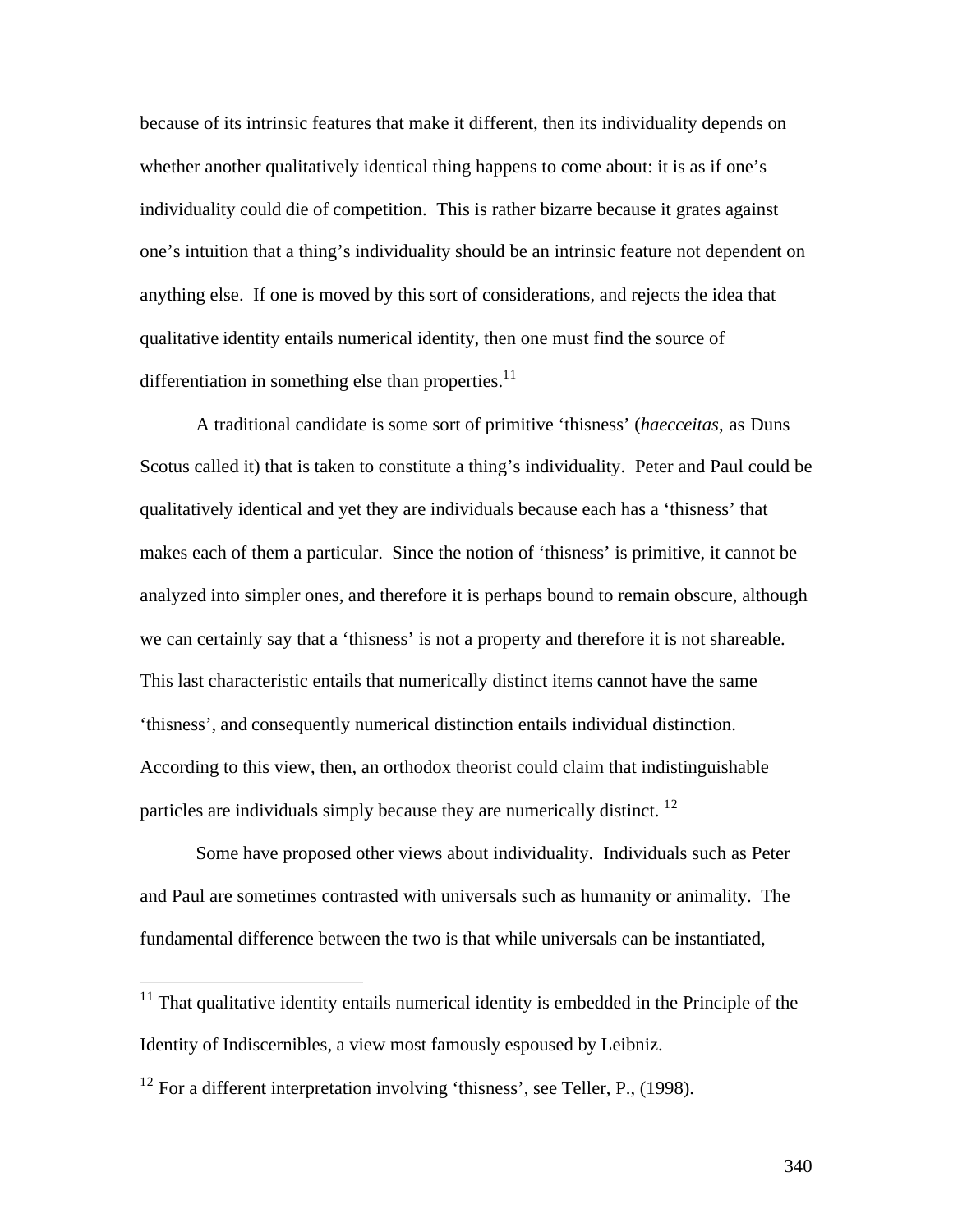individuals cannot: there are many instances of humanity but no instance of Paul. To put it differently, humanity is a type of which Paul is a token. In this view, numerical difference is not a sufficient condition for individuality, as two universals such as humanity and animality are numerically distinct but not individuals. Hence, the numerical difference of indistinguishable particles does not entail their individuality. The real test is whether they can be instantiated. There seems to be little doubt that they cannot. The most one could say is that a quantum particle could be duplicated, but duplication is not instantiation.<sup>13</sup> The pen on the desk might be duplicated; perhaps it might be possible to create another pen that is indistinguishable from it, but even so, no instantiation of it has occurred in that all the items involved are individuals. Analogously, duplicating humanity, if that made any sense, would amount to creating another universal; instantiating humanity, that is creating at least one human being, is a completely different affair. In short, in this view, an orthodox physicist could hold that indistinguishable particles are individuals.

### **14.6 Restricting Accessible States**

 $\overline{a}$ 

Suppose that one becomes convinced that numerical diversity does entail individuality, and that consequently quantum particles are individuals. How can one then account for the strange statistics? Obviously, one way is to change the probabilities of the various combinations. Think of two quantum coins; all one needs to do to get the

 $13$  Actually, there is good evidence that one may not even say that. The cloning of a quantum particle, that is, the production of a second quantum particle in the very same state as the first without the destruction of the first, seems incompatible with Special Relativity.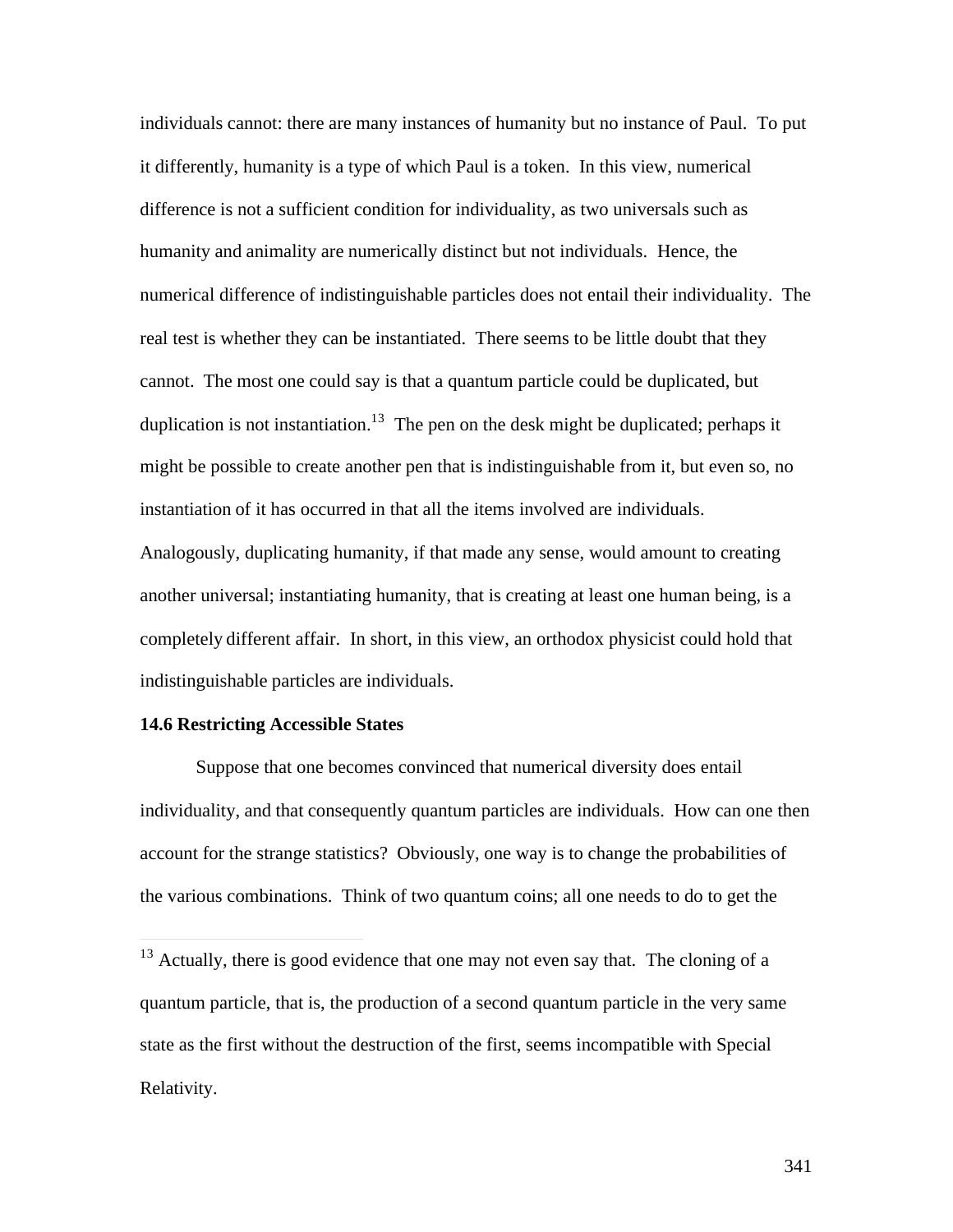Bose-Einstein distribution is to assume that each of the two combinations with one heads and one tails has probability 1/6 instead of 1/3. This is tantamount to making them probabilistically dependent. When one gets heads (tails) on one quantum coin, the probability of getting tails (heads) on the other goes down; that is, getting heads (tails) on one coin increases the probability of getting the same on the other. $14$ 

Some have argued that the lack of accessibility is not due to exchange forces but to the fact that symmetric states must remain symmetric and anti-symmetric states must remain anti-symmetric. Consider now two indistinguishable particles and two state functions  $\chi$  and  $\varphi$ . The indistinguishability of the particles demands that the arrangement in which one particle is in one state and one in the other is expressed as

$$
\psi_{+}(\mathbf{r}_{1},\mathbf{r}_{2}) = \chi(\mathbf{r}_{1})\phi(\mathbf{r}_{2}) + \phi(\mathbf{r}_{1})\chi(\mathbf{r}_{2})
$$
\n(14.6.1)

if the particles are bosons and as

 $\overline{a}$ 

$$
\psi_{-}(\mathbf{r}_1, \mathbf{r}_2) = \chi(\mathbf{r}_1)\phi(\mathbf{r}_2) - \phi(\mathbf{r}_1)\chi(\mathbf{r}_2)
$$
\n(14.6.2)

if they are fermions, with no physical possibility for a boson to end up in state (14.6.2) or for a fermion to end up in state (14.6.1) because the exchange operators is a constant of the motion. Consequently, half of the states corresponding to the arrangement in

<sup>&</sup>lt;sup>14</sup> The point is cogently made in Reichenbach, H., (1956): 224-35. More generally, the idea that quantum mechanics leaves the metaphysics of individuality undetermined has been forcefully argued in French, S., (1989) and Huggett, N., (1997).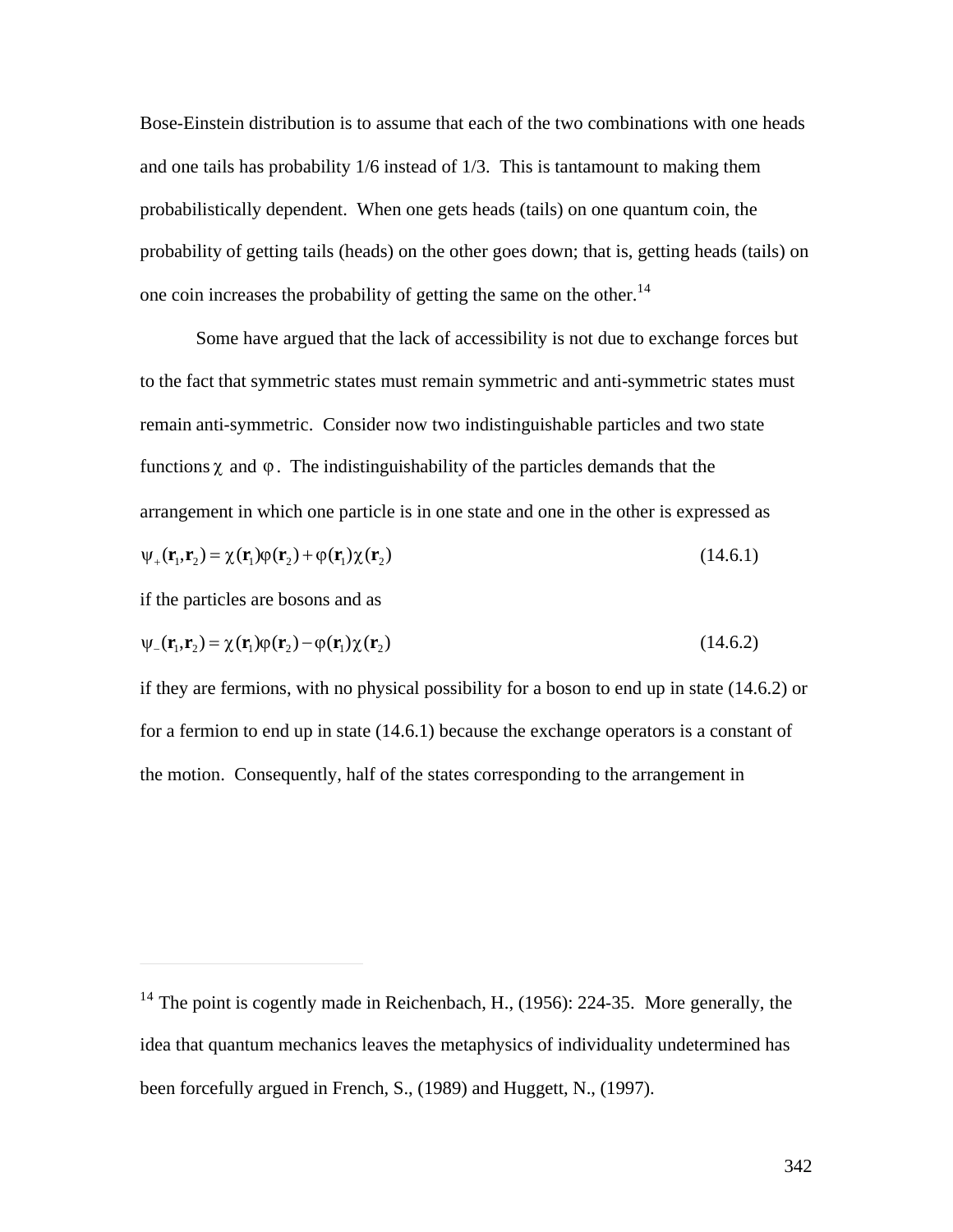question are not available to bosons, and the same holds for fermions. Not surprisingly the probabilities associated with  $(14.6.1)$  and  $(14.6.2)$  are half their classical value.<sup>15</sup>

### **14.7 Bohmian Particles**

For BM, each particle has an individual and determined trajectory which, together with the fact that even identical particles are numerically distinct, can be reasonably taken to entail that they are individuals. However, at times different trajectories are compatible with the same experimental evidence, in which case the particles are (for us) indistinguishable. For example, consider the following (simplified) scenario. We shoot two electrons, 1 and 2, at each other, making 1 travel to the right and 2 to the left. During the collision, the two wave packets overlap, and the conservation of total momentum is compatible with both the trajectories of figure 1.



## **Figure 1**

 $\overline{a}$ 

By no measurement can we determine which path 1 or 2 followed, although for BM the two scenarios cannot both be true. Indistinguishability is merely a matter of epistemology with no ontological implications.

The statistics proper to bosons and fermions arise from the fact that once the wave function has been rendered symmetric or anti-symmetric, the quantum potential will

<sup>&</sup>lt;sup>15</sup> This point is made by French in French, S.,  $(1989)$  and reiterated by him in several subsequent articles.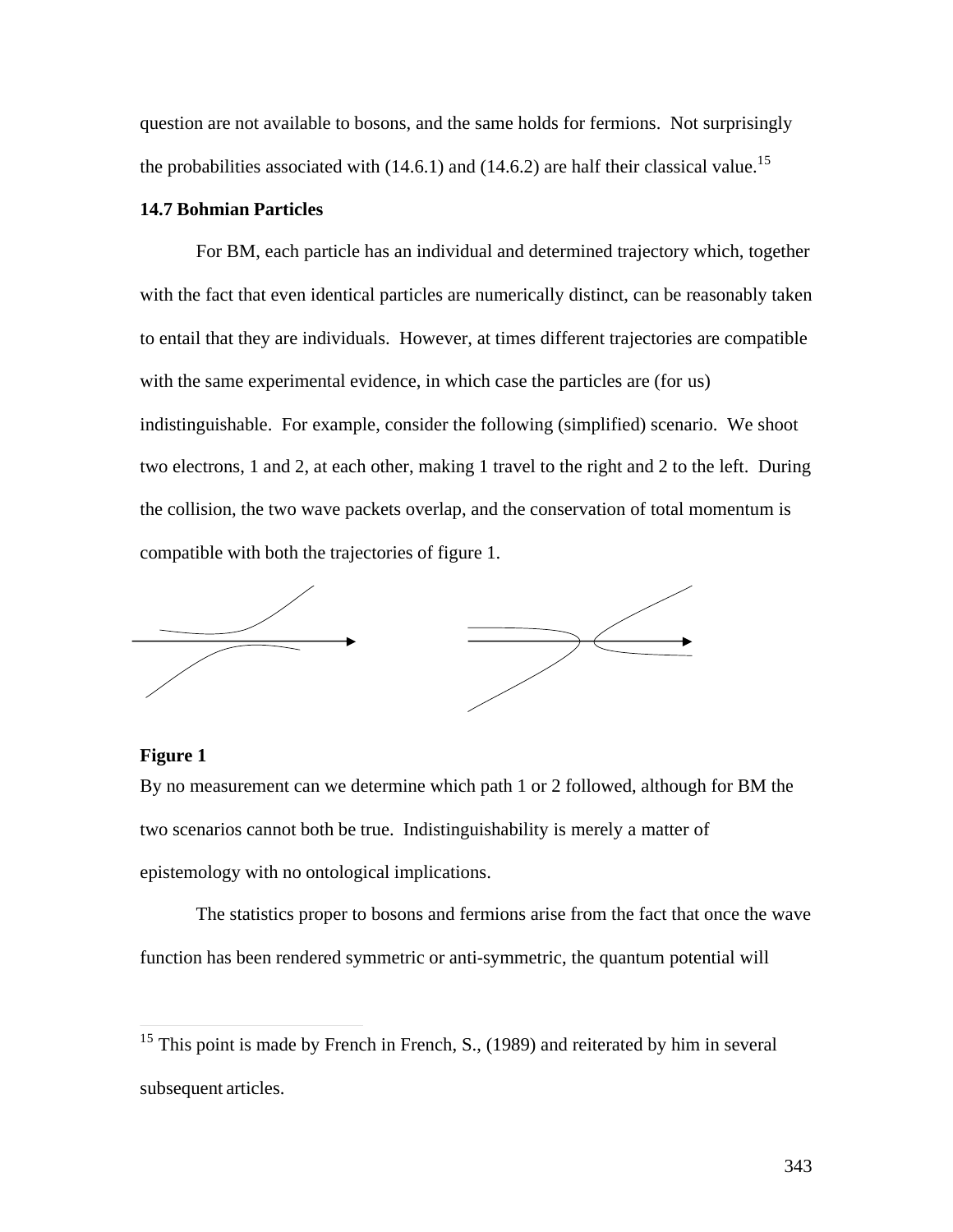bring about the necessary forces.<sup>16</sup> Appealing to Bohmian exchange forces effectively restricts the number of physically accessible microstates without changing their purely combinatorial number. In other words, as far as counting microstates is concerned, it makes no difference whether distinguishable or indistinguishable particles are involved. However, with indistinguishable particles, some states are not accessible, and therefore should not be considered when probabilities are determined.

 $\overline{a}$ 

<sup>&</sup>lt;sup>16</sup> See, for example, Bohm, D., and Hiley, B. J., (1993): 153-56.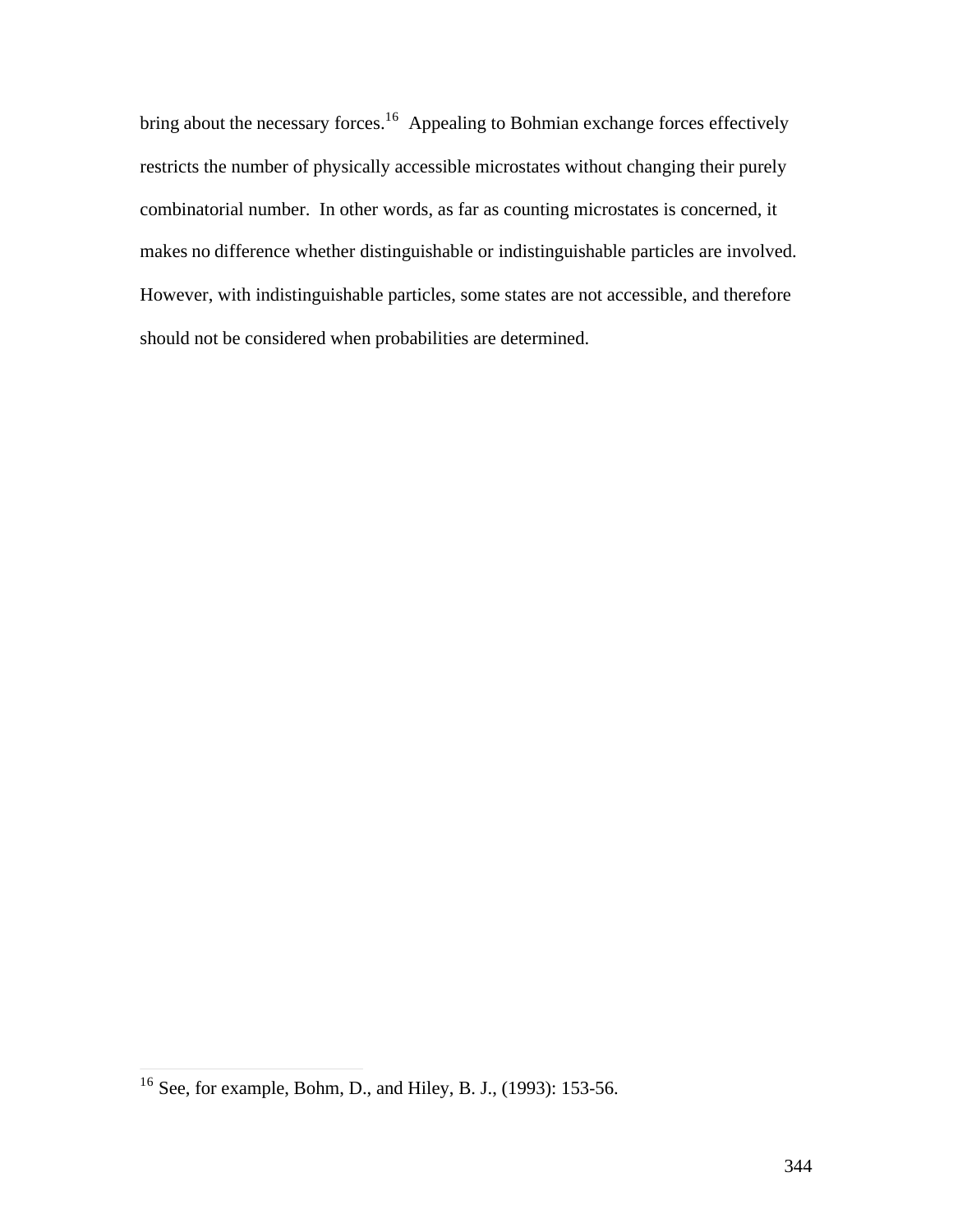# **Exercises**

# **Exercise 14.1**

Show how the symmetrization postulate affects the quantum potential. [Hint. Consider a two particle system satisfying the symmetrization postulate, so that

 $\Psi_{\pm}(\mathbf{r}_1, \mathbf{r}_2) = N_{\pm} [\varphi(\mathbf{r}_1, \mathbf{r}_2) \pm \varphi(\mathbf{r}_2, \mathbf{r}_1)]$ , and show how it affects the quantum potential via *R*.]

## **Exercise 14.2**

- 1. Show that  $\hat{P}$ , the exchange operator, is Hermitian.
- 2. Show that  $\psi$ <sub>-</sub> $(\mathbf{r}_1, \mathbf{r}_2) = \psi(\mathbf{r}_1)\phi(\mathbf{r}_2) \phi(\mathbf{r}_1)\psi(\mathbf{r}_2)$  satisfies the anti-symmetry requirement.
- 3. Show that  $\psi_+(\mathbf{r}_1, \mathbf{r}_2) = \psi(\mathbf{r}_1)\phi(\mathbf{r}_2) + \phi(\mathbf{r}_1)\psi(\mathbf{r}_2)$  satisfies the symmetry requirement.
- $\mathbf{r}$  +  $\mathbf{r}$ Hence, it should be possible experimentally to decide whether switching has 4. Right or wrong: (13.7.12) shows that switching particles changes the state function. occurred.
- 5. Right or wrong: Given two indistinguishable particles and an observable *O*,  $\langle \psi(r_1, r_2) | O | \psi(r_1, r_2) \rangle = \langle P \psi(r_1, r_2) | O | P \psi(r_1, r_2) \rangle.$